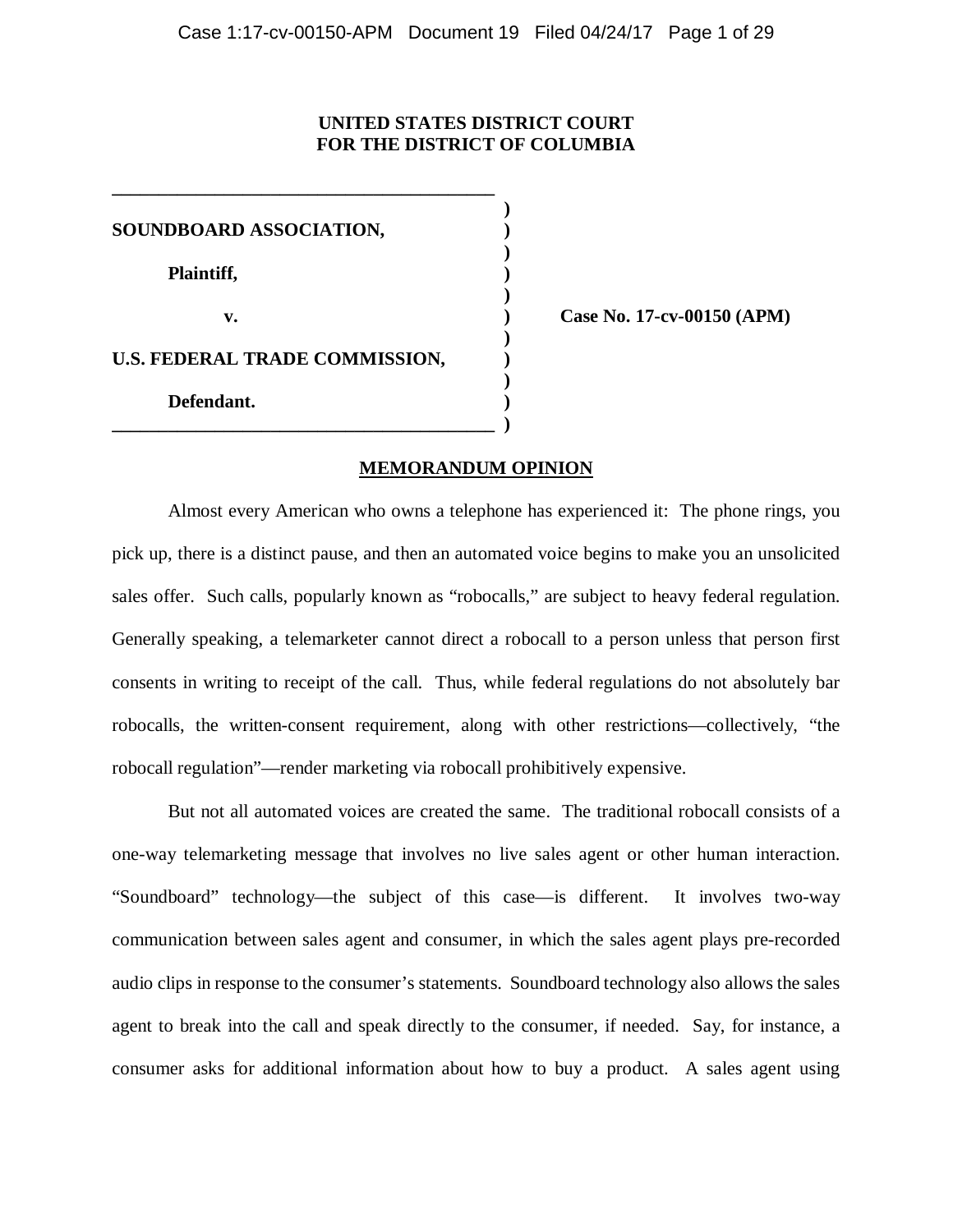#### Case 1:17-cv-00150-APM Document 19 Filed 04/24/17 Page 2 of 29

soundboard technology first attempts to answer that inquiry by playing a pre-recorded audio file. If the pre-recorded response is unsatisfactory, then the sales agent can intervene and give the consumer a direct response. So, like a traditional robocall, soundboard technology uses automated, pre-recorded messages to convey information. But, it differs markedly from the traditional robocall in that a human being is on the other end of the line, who is sometimes revealed to the consumer and sometimes not.

Until recently, the robocall regulation did not apply to calls using soundboard technology. In September 2009, the staff of Defendant Federal Trade Commission ("FTC") issued an "informal" opinion letter, concluding that, because calls using soundboard technology enable the caller and recipient to have a two-way conversation, such calls are not subject to the robocall regulation. Seven years later, the agency changed course. Citing "widespread use of soundboard technology in a manner that does not represent a normal, continuous, two-way conversation between the call recipient and a live person," the FTC staff issued a second opinion letter in November 2016—which the court will refer to as the "November 2016 Letter"—that reversed its earlier position. The staff's view now was that telemarketing calls using soundboard technology are subject to the general prohibition placed on traditional robocalls. The FTC staff gave the telemarketing industry until May 12, 2017, "to make any necessary changes to bring themselves into compliance."

Plaintiff Soundboard Association is a trade group representing companies that manufacture and use soundboard technology. It asserts that the November 2016 Letter is unlawful for two reasons. First, Plaintiff asserts that the November 2016 Letter is a "legislative rule" that the FTC failed to promulgate through notice and comment, as required under the Administrative Procedure Act ("APA"). Second, it contends that the November 2016 Letter is an unconstitutional restriction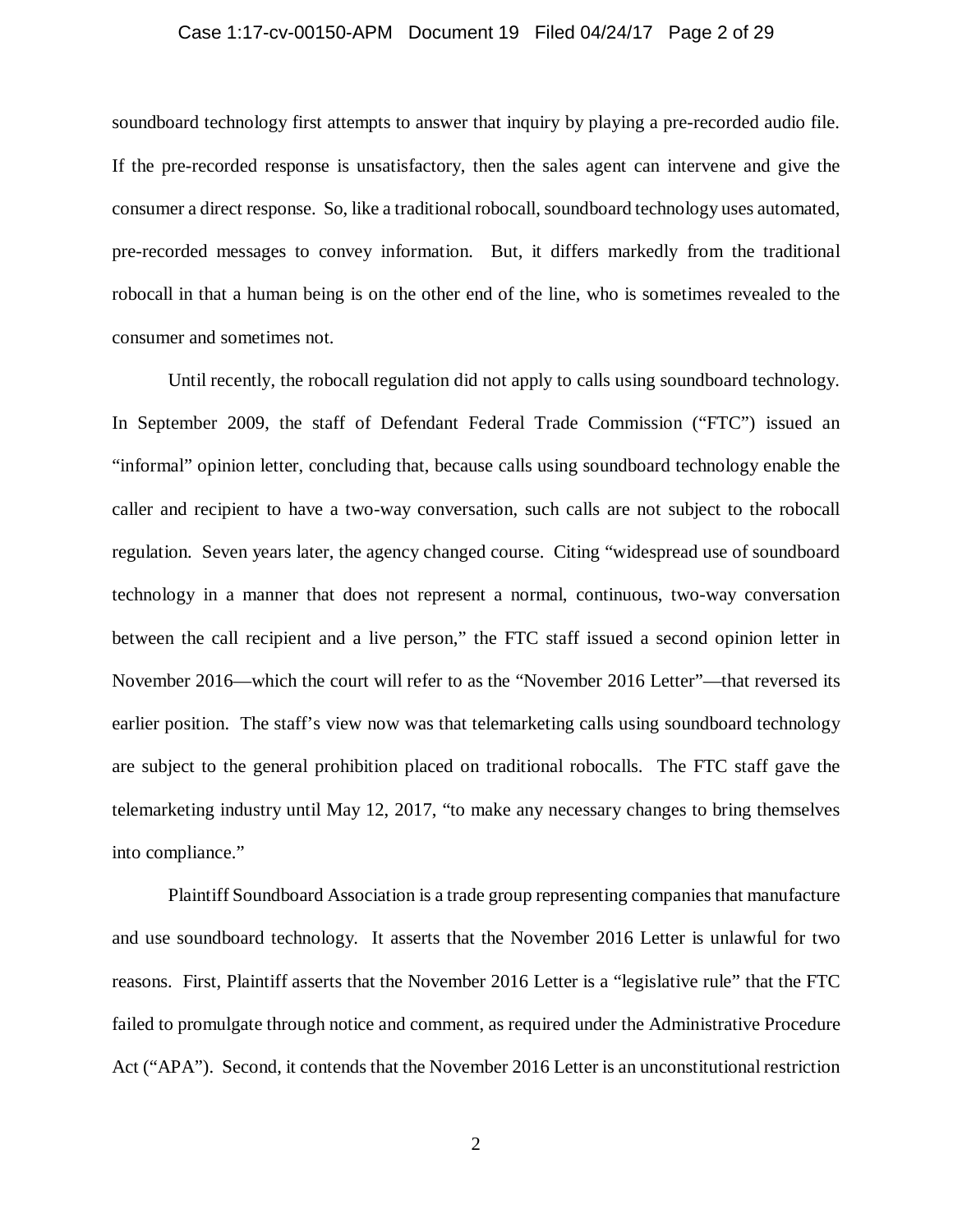#### Case 1:17-cv-00150-APM Document 19 Filed 04/24/17 Page 3 of 29

on speech because the robocall regulation's written-consent requirement does not apply to prerecorded solicitation calls between a non-profit charitable organization and its existing donors, but it does apply to such calls with potential first-time contributors. According to Plaintiff, that distinction renders the robocall regulation a content-based regulation of speech that cannot be justified under strict scrutiny.

The court rejects both claims. First, the court finds that, although the FTC's November 2016 Letter is a final, reviewable agency action, the Letter is not a legislative rule, but is, at most, an interpretive rule that the FTC was not required to issue through notice and comment under the APA. Second, the court concludes that the November 2016 Letter does no more than subject soundboard calls to valid time, place, and manner restrictions. The exemption provided to prerecorded calls on behalf of charitable organizations to existing donors, but not to charitable organizations' calls to potential, first-time donors, is a content-neutral regulation of speech that easily satisfies the requisite intermediate scrutiny. Accordingly, the court denies Plaintiff's Motion for Summary Judgment and grants Defendant's Motion for Summary Judgment.

#### **I. BACKGROUND**

## **A. Factual Background**

#### *1. The "Robocall" Regulation*

In 1994, Congress enacted the Telemarketing and Consumer Fraud and Abuse Prevention Act to protect consumers from deceptive and abusive telemarketing practices. *See* Telemarketing and Consumer Fraud and Abuse Prevention Act, Pub. L. No. 103-297 § 2, 108 Stat. 1545 (1994). The Act charges the U.S. Federal Trade Commission ("FTC") with prescribing rules regulating the telemarketing industry. 15 U.S.C. § 6102(a)(1). Pursuant to that authority, in 1995, the FTC promulgated the Telemarketing Sales Rule ("TSR"). Telemarketing Sales Rule, 60 Fed. Reg.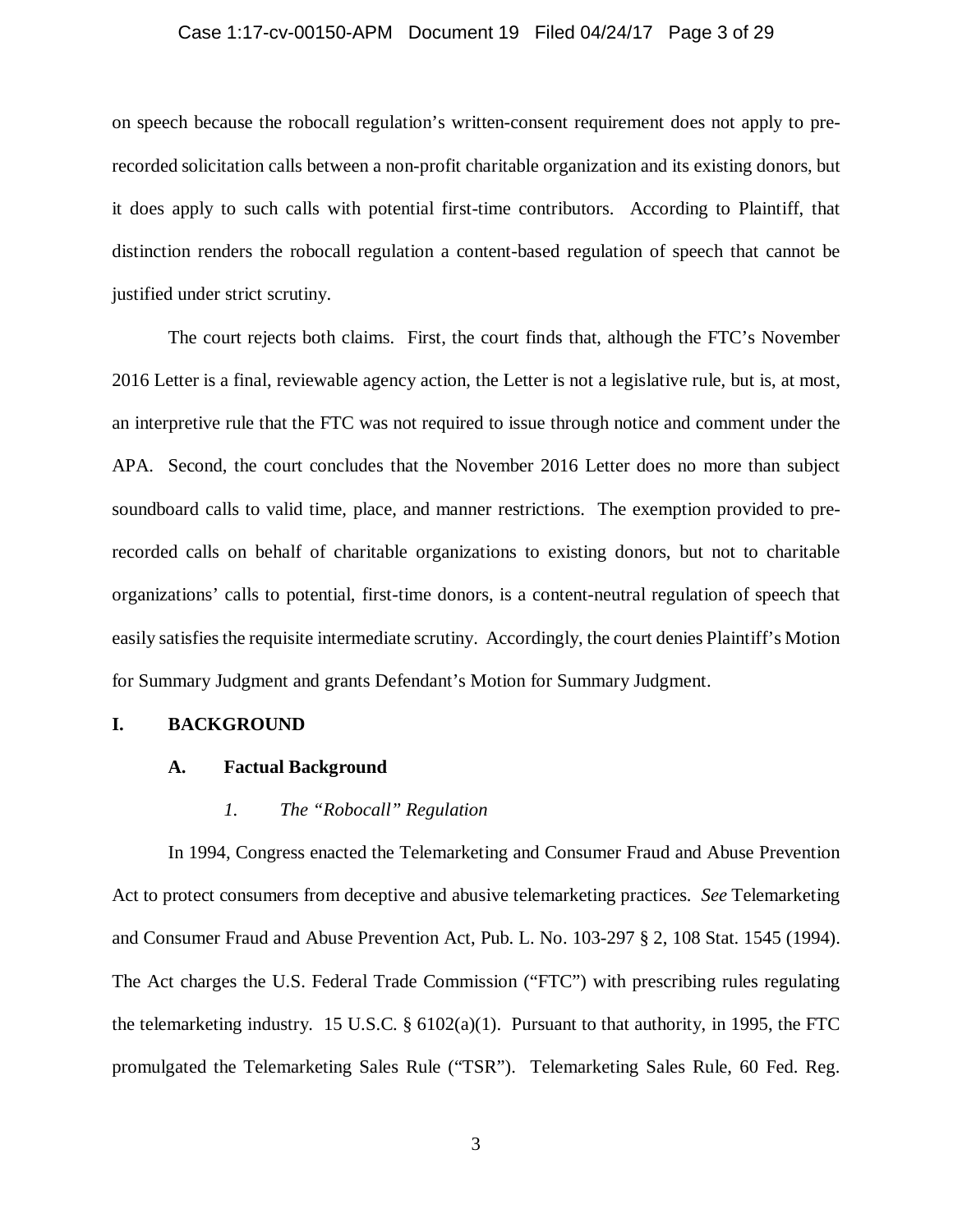#### Case 1:17-cv-00150-APM Document 19 Filed 04/24/17 Page 4 of 29

43,842 (Aug. 23, 1995), *codified at* 16 C.F.R. pt. 310. The TSR prohibits telemarketing calls at certain times of day, allows consumers to request placement on a "do-not-call" list, and imposes other requirements on telemarketers. *See id.* § 310.4(b)(ii), (c).

In 2008, the FTC amended the TSR to include new regulations on robocalls. *See* Telemarketing Sales Rule, Final Rule Amendments, 73 Fed. Reg. 51,164, 51,184 (Aug. 29, 2008). The amendments barred telemarketers from "[i]nitiating any outbound telephone call that delivers a prerecorded message" without first obtaining "an express agreement, in writing" from the consumer. 16 C.F.R.  $\S 310.4(b)(1)(v)$ . The written "express agreement" must include certain elements, such as language demonstrating the consumer's willingness to receive the robocalls, the consumer's telephone number, and the consumer's signature. *Id.* § 310.4(b)(1)(v)(A)(i)–(iv). The 2008 TSR Amendments further provide that, even when a telemarketer has an express agreement in hand, the telemarketer's robocall must adhere to strict caller disclosure and consumer opt-out notice requirements. *Id.* § 310.4(b)(1)(v)(B). This opinion refers to these restrictions collectively as "the robocall regulation."

The written consent requirement does not apply to pre-recorded calls made on behalf of charitable organizations to past donors or current members. Instead, the robocall regulation specifically provides that charitable organizations may place robocalls "to induce a charitable contribution from a member of, or previous donor to," the organization without obtaining an express written agreement from the member or donor. *Id*. In carving out this exception, the FTC explained that it sought to balance the interest of non-profit organizations in seeking donations via telephone with the privacy rights of consumers. It reasoned that prior donors had a reduced privacy interest because, by donating to the organization previously, they are deemed to have consented to receiving future charitable solicitation calls. 73 Fed. Reg. at 51,193–94.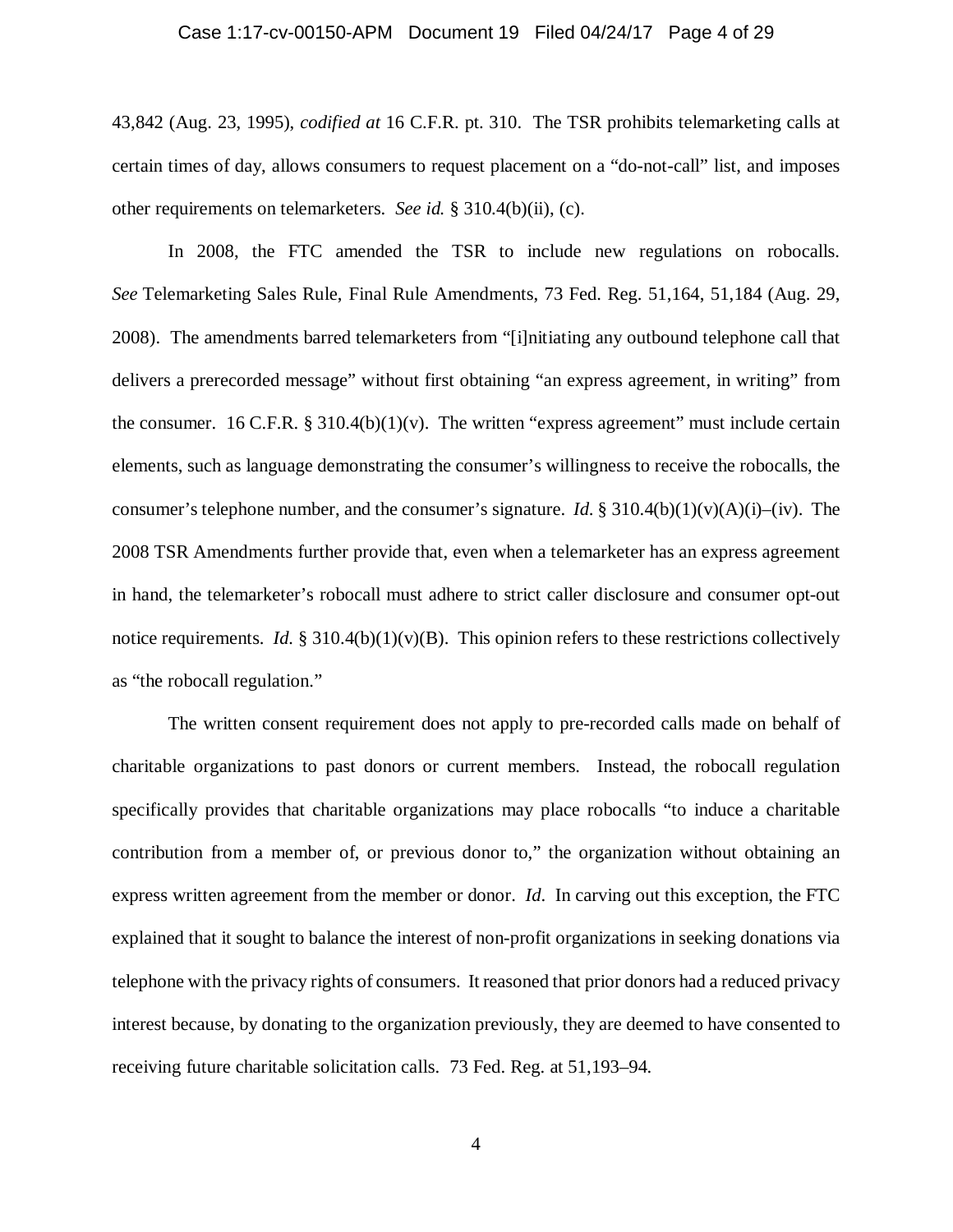#### Case 1:17-cv-00150-APM Document 19 Filed 04/24/17 Page 5 of 29

# *2. The FTC Applies the Robocall Regulation to Soundboard Technology*

As noted, the traditional robocall is a one-way, pre-recorded communication that does not involve any human interaction. Soundboard technology, on the other hand, allows for a two-way conversation between the caller and recipient. After initiating a soundboard call, a live sales agent uses pre-recorded audio clips to respond to the recipient's statements and can, if necessary, opt to engage in a live conversation with the consumer. Thus, like a robocall, soundboard technology uses pre-recorded messages to market a good or service, but ultimately differs from a robocall because it depends on a live sales agent.

This technological distinction prompted questions within the telemarketing industry as to whether soundboard calls would be subject to the robocall regulation. Before the new regulations went into effect in September 2009, *see* 73 Fed. Reg. at 51,164, a telemarketing firm, Call Assistant LLC, sent a letter to the FTC seeking clarification of whether the technological distinction placed soundboard calls outside of the scope of the robocall regulation. Def.'s Opp'n to Pl.'s Appl. for Prelim. Inj., ECF No. 11 [hereinafter Def.'s Opp'n], Ex. 2, ECF 11-2. Call Assistant's letter specifically asked whether its "[soundboard] system conforms to the TSR Amendment." *Id.* 

On September 11, 2009, the FTC responded with an "informal staff opinion" signed by Lois Greisman, the FTC's Associate Director of the Division of Marketing Practices ("September 2009 Letter"). Compl., ECF No. 1 [hereinafter Compl.], Ex. 2, ECF No. 1-3 [hereinafter Sept. 2009 Letter]. The September 2009 Letter stated that "the staff of the [FTC] has concluded that the 2008 TSR Amendments . . . do not prohibit telemarketing calls using this technology." *Id*. Greisman explained that the robocall regulation "prohibit[s] calls that deliver a prerecorded message and do not allow interaction with call recipients . . . . Unlike the technology that you describe, the delivery of prerecorded messages in such calls does not involve a live agent who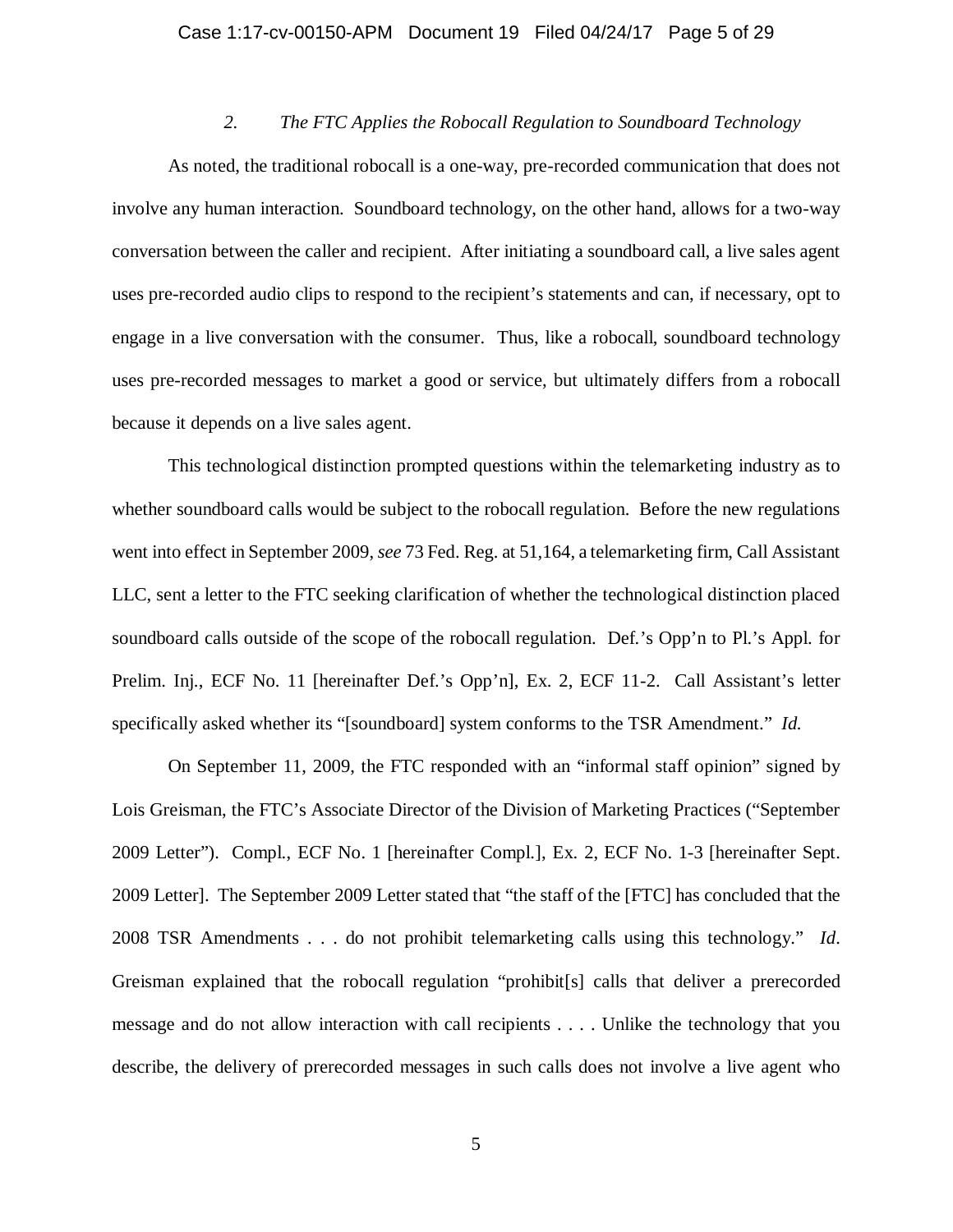#### Case 1:17-cv-00150-APM Document 19 Filed 04/24/17 Page 6 of 29

controls the content and continuity of what is said to respond to concerns, questions, comments or demands—of the call recipient." *Id.* Quite naturally, the September 2009 Letter led telemarketers to believe that soundboard calls, unlike traditional robocalls, did not have to conform to the written-consent component of the robocall regulation. *See* Notice of Filing of Pl.'s Corrected Appl. for Prelim. Inj., ECF No. 4, Mem. in Supp., ECF No. 4-2 [hereinafter Pl.'s Mot.], Ex. 1, ECF No. 4-3 [hereinafter Coombs Decl.], ¶ 18 (stating that it has been "widely understood" since the September 2009 Letter that soundboard calls did not fall under the robocall regulation, and "SBA member companies relied on that assurance as we developed and grew our businesses"); Pl.'s Mot., Ex. 2, ECF No. 4-4, ¶ 6; Pl.'s Mot., Ex. 3, ECF No. 4-5, ¶ 4; Compl., Ex. 7 (PACE Soundboard Technology White Paper), ECF No. 1-8, at 7 (stating that relying on the September 2009 Letter, "the contact center industry has continued using and investing in Soundboard" and subjecting it now to the robocall regulation will "detrimentally impact[]" the soundboard industry).

The September 2009 Letter remained the FTC's position on soundboard technology for more than seven years. Then the FTC changed its mind. According to the FTC, sometime after September 2009, it began seeing an increased number of consumer complaints, as well as press articles, about the improper use of soundboard technology. Specifically, they received complaints that consumers were not receiving appropriate responses to their questions and comments and that live operators were not intervening in calls. Def.'s Opp'n, Ex. 1, ECF No. 11-1 [hereinafter Bandy Decl.], ¶ 5. Additionally, the FTC staff received evidence that sales agents using soundboard technology were handling more than one call at a time, which made the practice more like placing robocalls and therefore undercut the FTC staff's rationale behind the September 2009 Letter. *Id.*; Compl., Ex. 1, ECF No. 1-2 [hereinafter Nov. 2016 Letter], at 2–3.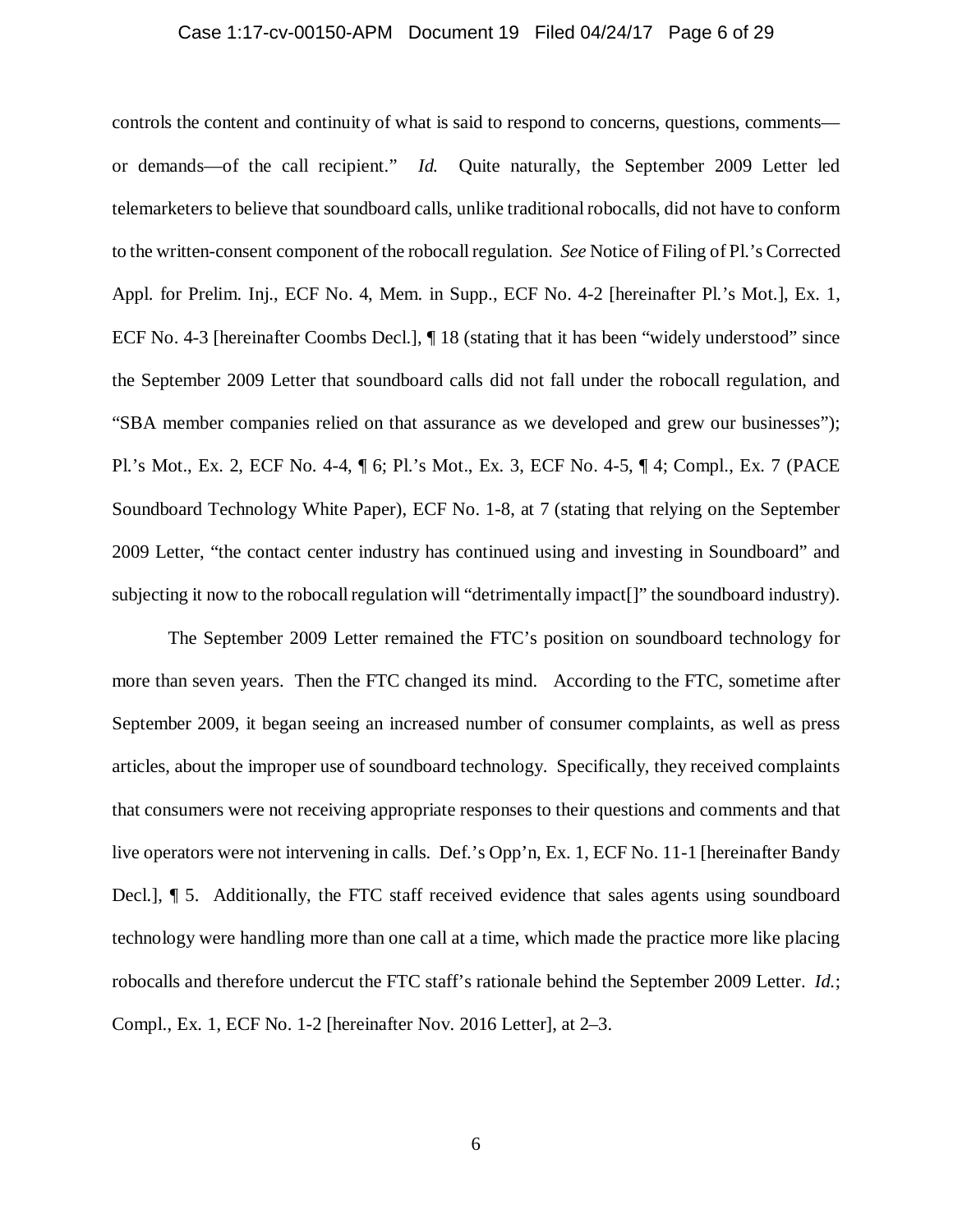#### Case 1:17-cv-00150-APM Document 19 Filed 04/24/17 Page 7 of 29

These concerns about the technology's use prompted the FTC staff to reach out to telemarketing trade groups to hear the industry's perspective. *Id.* ¶ 6. In the early part of 2016, the FTC staff had at least two meetings with the trade groups, during which industry representatives shared information about the use and operation of soundboard technology. *Id.* ¶¶ 7–9. The FTC staff also collected data about soundboard technology's use. *Id.* ¶¶ 5, 10.

On November 10, 2016, the FTC staff announced that it now considered soundboard calls subject to the robocall regulation. Nov. 2016 Letter at 2. The November 2016 Letter explained that the FTC had changed its position on the applicability of the TSR to soundboard technology:

> Given the actual language used in the TSR, the increasing volume of consumer complaints, and all the abuses we have seen since we issued the September 2009 letter, we have decided to revoke the September 2009 letter. It is now staff's opinion that outbound telemarketing calls that utilize soundboard technology are subject to the TSR's prerecorded call provisions because such calls do, in fact, "deliver a prerecorded message" as set forth in the plain language of the rule.

*Id.* at 3. The FTC staff added that the evidence it had gathered showing the misuse of soundboard technology was "inconsistent with the principles we laid out in our September 2009 letter as well as our understanding of the technology at the time we issued the letter." *Id.* at 2.

The FTC staff gave the telemarketing industry time to adjust to its new position. It announced that, "[i]n order to give industry sufficient time to make any necessary changes to bring themselves into compliance," the September 2009 Letter's revocation would become effective in six months, on May 12, 2017. *Id.* at 4. The November 2016 Letter closed by stating that "the views expressed in this letter are those of the FTC staff" and "have not been approved or adopted by" and "are not binding upon" the Commission. *Id.* "However, they do reflect the views of staff members charged with enforcement of the TSR." *Id.*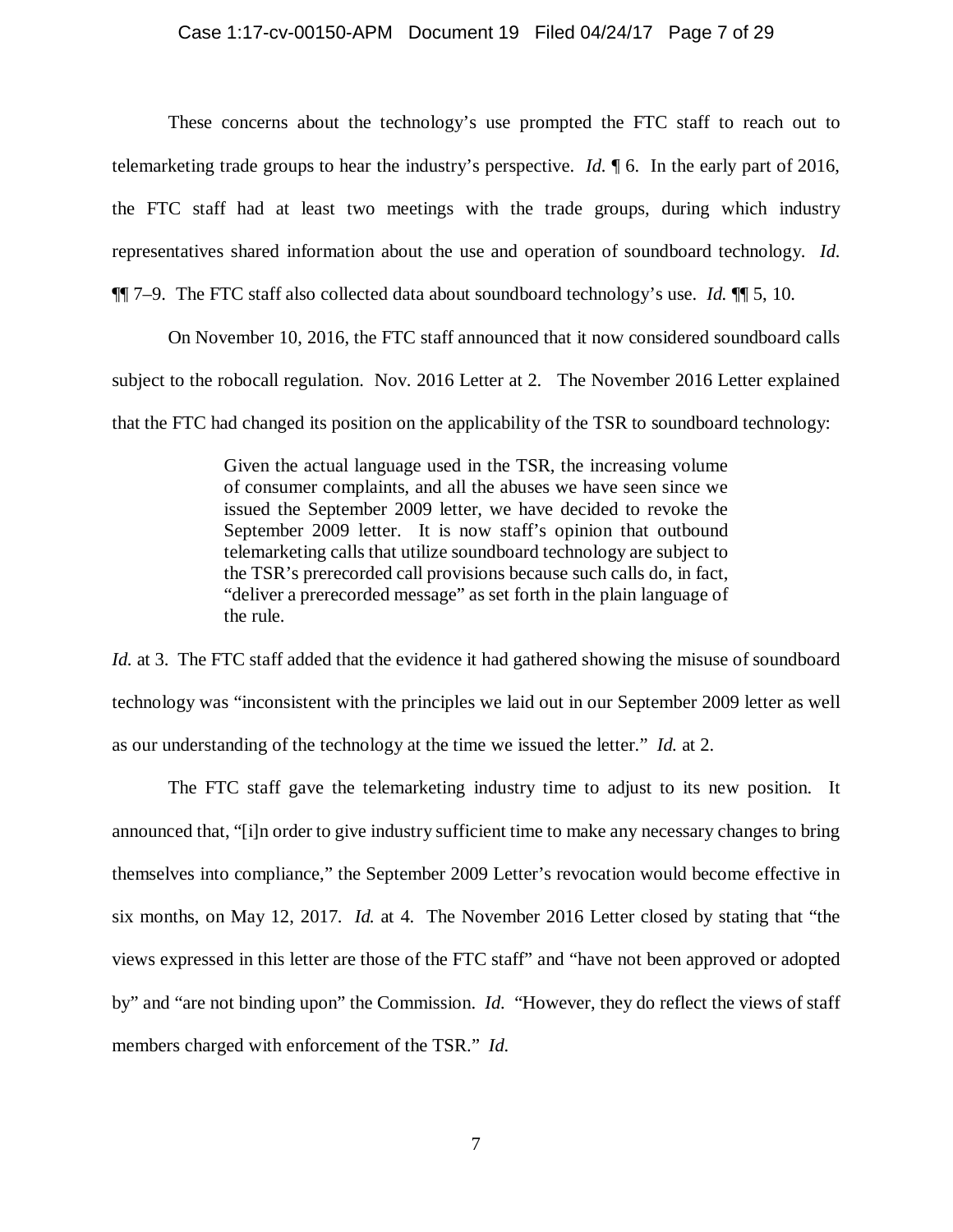### **B. Procedural Background**

The Soundboard Association ("SBA") filed suit in this court on January 23, 2017, advancing claims under the Administrative Procedure Act ("APA"), the First Amendment, and the Declaratory Judgment Act that the November 2016 Letter does not reflect lawful agency action. Compl. ¶¶ 1, 79. Those claims are predicated on two theories. First, Plaintiff contends that the November 2016 Letter is a legislative rule that the FTC was required to promulgate through notice and comment, which it did not do. *Id.* ¶¶ 65–66. Second, Plaintiff claims that the November 2016 Letter unlawfully subjects telemarketers using soundboard technology to regulations that "treat. speech tailored for first-time donors differently than speech tailored for previous donors," *id.* ¶ 74, and that such a content-based regulation does not survive strict scrutiny under the First Amendment. *Id.*  $\mathbb{I}$  70–79. Plaintiff also seeks a declaration that the FTC violated the APA in issuing the November 2016 Letter. *Id.* at ¶ 83.

Plaintiff simultaneously filed a Motion for Preliminary Injunction with its Complaint, asking the court to enjoin enforcement of the May 12, 2017, compliance deadline until the court ruled on the merits. *See* Pl.'s Mot. at 1. The parties agreed to consolidate the hearing on the preliminary injunction motion with the "trial" on the merits, pursuant to Rule  $65(a)(2)$  of the Federal Rules of Civil Procedure. Order, ECF No. 16, at 1; Fed. R. Civ. P. 65(a)(2); *Morris v. District of Columbia*, 38 F. Supp. 3d 57, 62–63 (D.D.C. 2014). Thus, with their consent, the court treats the parties' pleadings as cross-motions for summary judgment.

## **II. LEGAL STANDARD**

Ordinarily, cross-motions for summary judgment are reviewed under the standard set forth in Rule 56 of the Federal Rules of Civil Procedure. Under Rule 56, a court may grant summary judgment when a party demonstrates that there is no genuine issue of material fact and shows it is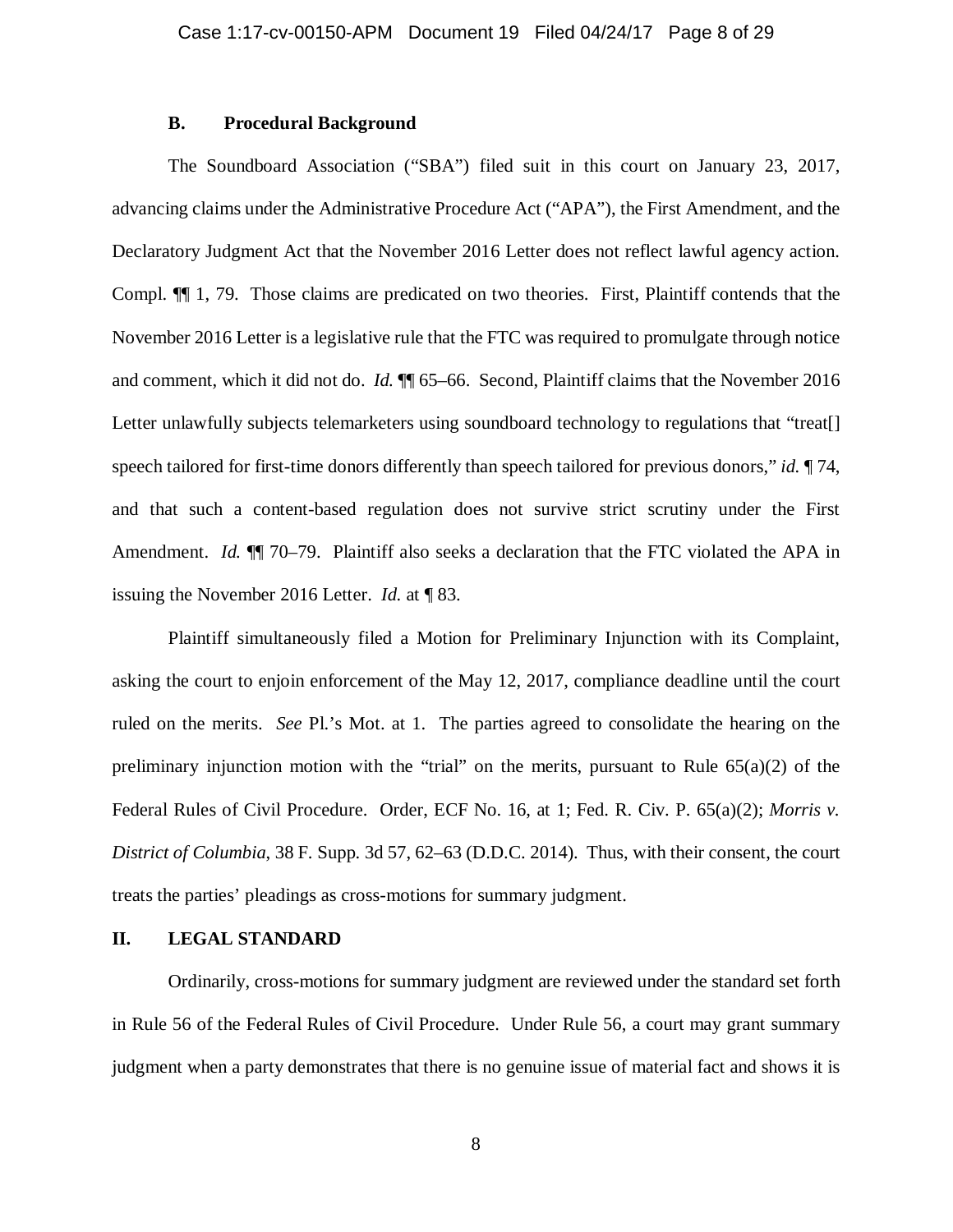#### Case 1:17-cv-00150-APM Document 19 Filed 04/24/17 Page 9 of 29

entitled to judgment as a matter of law. However, in cases such as this one that involve review of agency action under the APA, the Rule 56 standard does not apply. *See Stuttering Found. of Am. v. Springer*, 498 F. Supp. 2d 203, 207 (D.D.C. 2007). Instead, "the district judge sits as an appellate tribunal" and "[t]he entire case on review is a question of law." *Am. Biosci. Inc. v. Thompson*, 269 F.3d 1077, 1083 (D.C. Cir. 2001) (internal quotation marks omitted) (collecting cases). In this posture, the court must decide "whether as a matter of law the agency action is supported by the administrative record and is otherwise consistent with the APA standard of review." *See Se. Conference v. Vilsack*, 684 F. Supp. 2d 135, 142 (D.D.C. 2010).

#### **III. DISCUSSION**

## **A. Whether the November 2016 Letter is a Final Agency Action**

Before proceeding to the merits of Plaintiff's APA claim, the court must address the vigorously contested threshold issue of whether the November 2016 Letter is a "final agency action," within the meaning of the APA. *See Fund for Animals, Inc. v. U.S. Bureau of Land Mgmt.*, 460 F.3d 13, 18 (D.C. Cir. 2006). If it is, then the court may address the merits of Plaintiff's claims. If it is not, then the Letter is not reviewable, and the court's inquiry comes to an end. *See id.* 

The APA allows for judicial review of a "final agency action." 5 U.S.C. § 704. For an agency action to be final, it must possess two characteristics. *Bennett v. Spear*, 520 U.S. 154, 177– 78 (1997). First, the action must "mark the consummation of the agency's decision-making process"—in other words, it cannot be "tentative or interlocutory." *Id.* (internal quotation marks omitted). Second, it must determine "rights or obligations" or have "legal consequences." *Id.* at 178 (internal quotation marks omitted). Whether an agency action is final is a "'flexible' and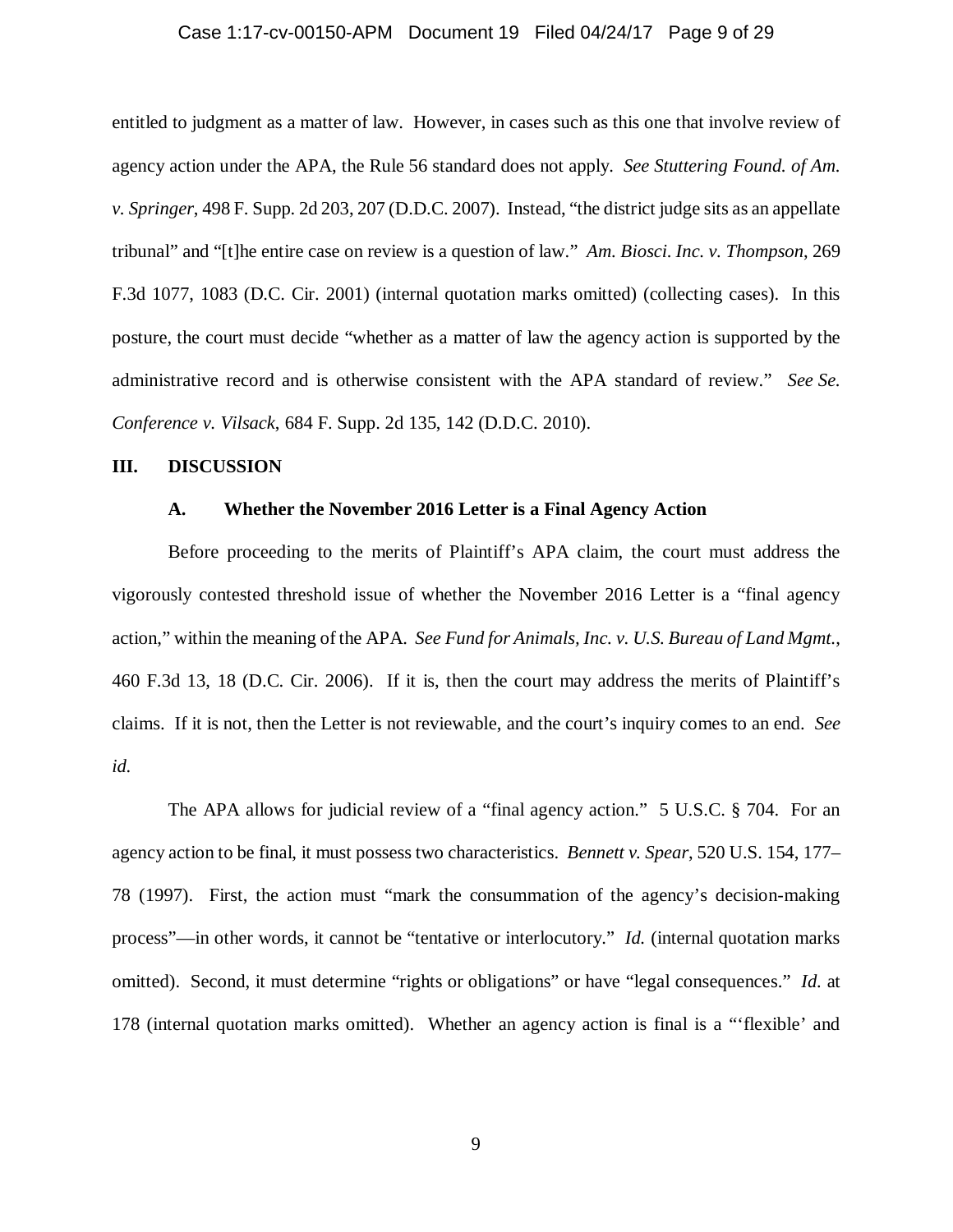#### Case 1:17-cv-00150-APM Document 19 Filed 04/24/17 Page 10 of 29

'pragmatic'" inquiry. *Ciba-Geigy Corp. v. EPA*, 801 F.2d 430, 435 (D.C. Cir. 1986) (quoting *Abbott Labs. v. Gardner*, 387 U.S. 136, 149–50 (1967)).

The D.C. Circuit has identified three additional factors for courts to consider in assessing the finality of an agency action—factors it has characterized as "complementary" to the two-part *Bennett* inquiry. *CSI Aviation Servs., Inc. v. U.S. Dep't of Transp.*, 637 F.3d 408, 412 (D.C. Cir. 2011). Those factors, as articulated by the court in *Ciba-Geigy Corp. v. EPA*, are: (1) whether the agency "ha[s] taken a 'definitive' legal position concerning its statutory authority"; (2) whether the case presents "'a purely legal' question of 'statutory interpretation'"; and (3) whether the agency action imposes "an immediate and significant practical burden" on Plaintiff. *Id.* (quoting *Ciba-Geigy*, 801 F.2d at 435–37).

On occasion, the D.C. Circuit has applied the three *Ciba-Geigy* factors as a proxy for the two-part *Bennett* inquiry, particularly in cases that involve a pre-enforcement challenge to agency action. For example, in *CSI Aviation Services v. U.S. Department of Transportation*, the court relied primarily on the *Ciba-Geigy* factors to find that a Department of Transportation cease-anddesist letter was a reviewable final agency action. *See* 637 F.3d at 411–13. It reached the same conclusion in *Reckitt Benckiser Inc. v. EPA*, holding that an EPA-issued misbranding notice qualified as a final agency action. 613 F.3d 1131, 1136–41 (D.C. Cir. 2010). *Cf. John Doe, Inc. v. Drug Enf't Admin.*, 484 F.3d 561, 566–67 (D.C. Cir. 2007) (holding that "[b]oth *Bennett* and *Ciba-Geigy* firmly support a finding of finality" where DEA affirmatively denied drug manufacturer's permit application to import generic version of FDA-approved drug for testing, blocking manufacturer's plans to market the generic version).

Whether this court applies either the two-part *Bennett* test or the three *Ciba-Geigy* factors, the result is the same: the November 2016 Letter constitutes a final agency action.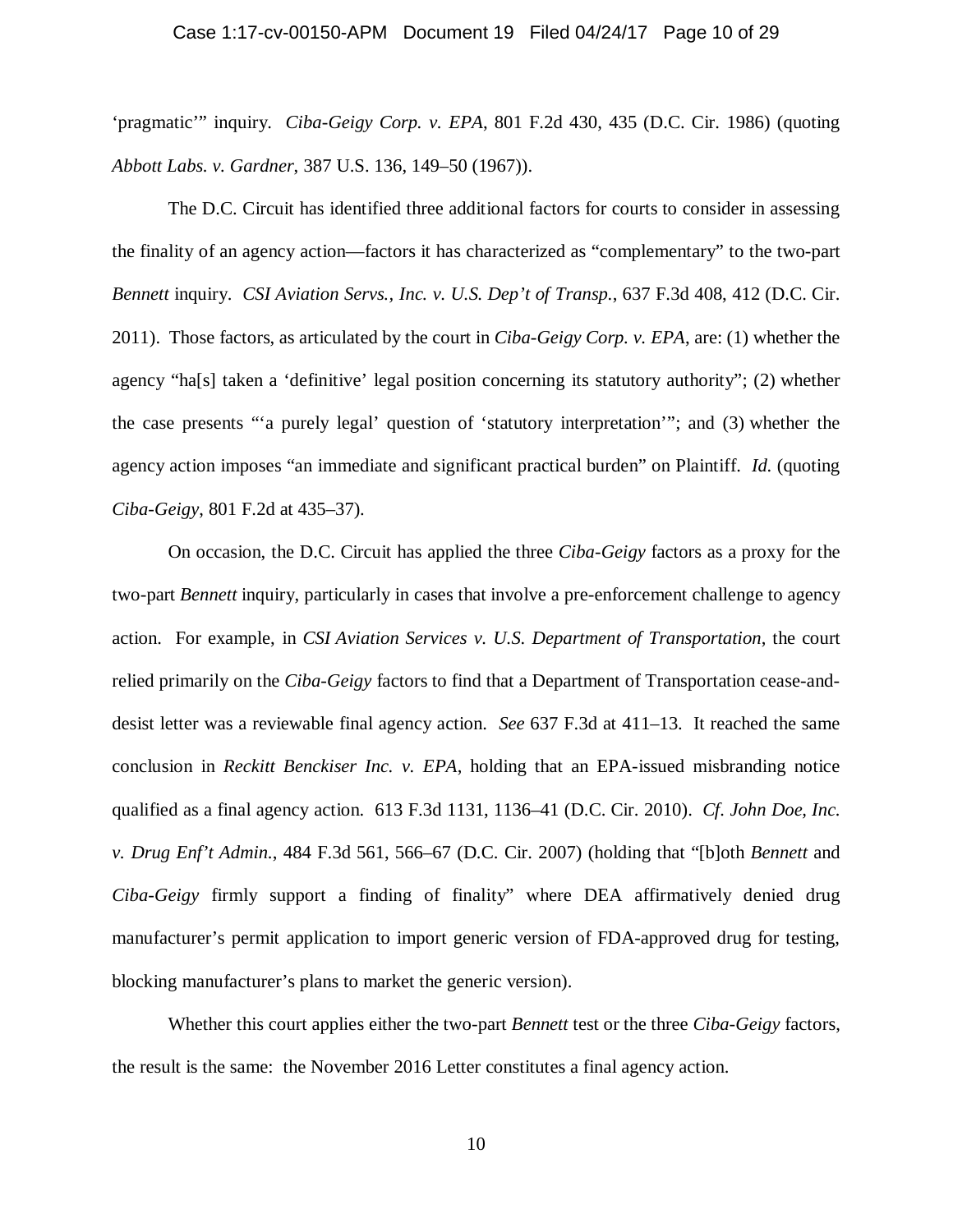*1. The* Bennett *Test* 

## a. The First Element of the *Bennett* Test

The court finds that the November 2016 Letter represents the "consummation" of the FTC's decision-making process. *See* 520 U.S. at 177–78. The November 2016 Letter was the culmination of months of investigation and deliberation by the FTC's Division of Marketing Practices, which is charged with enforcing the TSR. The FTC staff not only considered consumer complaints, but also proactively sought out and received input from the telemarketing industry. Nov. 2016 Letter at 2 ("During the last few months, we have had multiple productive discussions and meetings with [industry groups]" and "[s]taff carefully considered the input" of these groups); *see also* Bandy Decl. ¶¶ 5–10.Neither the FTC staff nor the Commission itself presently is reviewing the position announced in the November 2016 Letter; nor is any review anticipated in the near future. *See* Oral Argument Tr. (rough draft), at 33 (FTC counsel stating, "[FTC rules] certainly allow[] the Commission to rescind the guidance at any time, but I'm unaware of any action suggesting it's doing so."). Thus, for all intents and purposes, the agency's review of whether the robocall regulation applies to soundboard calls is at an end.

 The FTC disputes that the November 2016 Letter constitutes the consummation of the agency's decision-making because it is "an informal, tentative assessment of the law by a subordinate official." Def.'s Opp'n at 17. It is merely "staff advice," the FTC contends, issued by a subordinate official, who "do[es] not speak for the agency," and is not binding on the Commission. *Id.* (citing 16 C.F.R. §§ 1.26(d), 1.3(c), 2.14(a), 3.11(a)) (alteration omitted). That argument is unavailing. The fact that a lower-level agency official issued the November 2016 Letter, rather than the Commission itself, is not dispositive. The D.C. Circuit has made clear that legal positions announced, as here, by subordinate officials responsible for oversight can constitute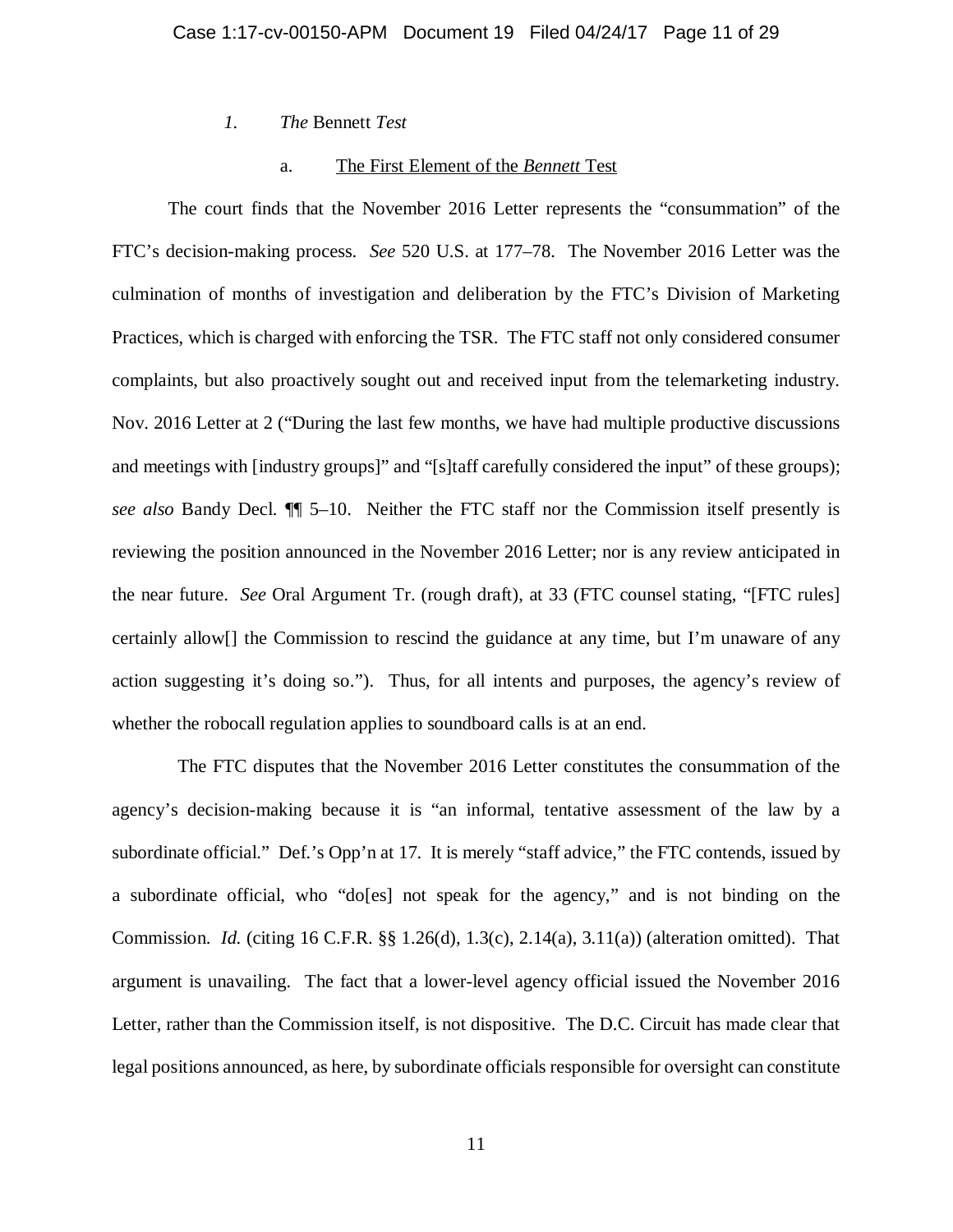#### Case 1:17-cv-00150-APM Document 19 Filed 04/24/17 Page 12 of 29

final agency action. *See, e.g.*, *Her Majesty the Queen in Right of Ontario v. EPA*, 912 F.2d 1525, 1531–32 (D.C. Cir. 1990) (finding that letters from the "Acting Assistant Administrator for Air and Radiation" were final agency actions, given that the author was "clearly speaking in an official rather than a personal capacity" and there was no reason to question his authority to speak for the EPA); *Nat. Res. Def. Council, Inc. v. Thomas*, 845 F.2d 1088, 1094 (D.C. Cir. 1988). And, while the Commission does have the power to rescind the Letter, *see* Def.'s Opp'n at 17 (citing 16 C.F.R § 1.3(c)), the mere prospect that it might do so does not insulate the Letter from judicial review. *See U.S. Army Corps of Engineers v. Hawkes Co., Inc.*, 578 U.S. \_\_\_, 136 S. Ct. 1807, 1813–14 (2016) (observing that the mere possibility of revision "is a common characteristic of agency action, and does not make an otherwise definitive decision nonfinal"); *accord Safari Club Int'l v. Jewell*, 842 F.3d 1280, 1289 (D.C. Cir. 2016).

Moreover, contrary to the FTC's position, the November 2016 Letter is not a mere "ruling" or "recommendation" from a subordinate official that is still subject to review and therefore not a final agency action. *See, e.g.*, *Abbott Labs.*, 387 U.S. at 151; *Anglers Conservation Network v. Pritzker*, 809 F.3d 664, 669–70 (D.C. Cir. 2016). Rather, it reflects the "views of staff members charged with enforcement of the TSR." Nov. 2016 Letter at 4. The court has no reason to believe that the FTC staff's "considered determination" on the use of soundboard technology does not, as a practical matter, reflect the position of the agency itself. *Safari Club Int'l*, 842 F.3d at 1289.

The Supreme Court's decision in *FTC v. Standard Oil of California* does not, as the FTC argues, compel a different result. Def.'s Opp'n at 18. There, the Court held that the FTC's decision to commence an enforcement action was not a final, reviewable action. 449 U.S. 232, 242–43 (1980). Such an action, the Court reasoned, was not final because "[i]t had no legal force or practical effect upon [the company's] daily business other than the disruptions that accompany any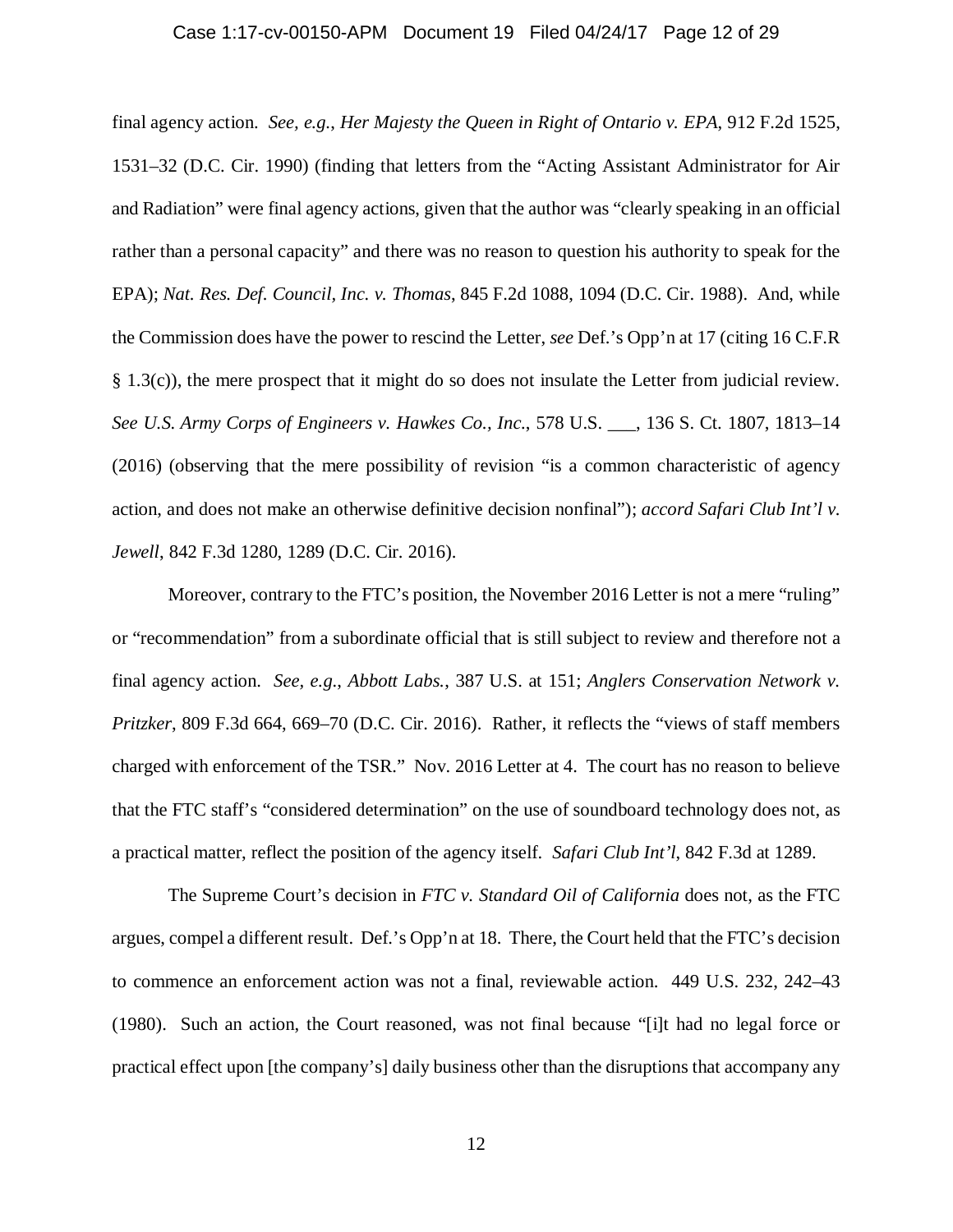#### Case 1:17-cv-00150-APM Document 19 Filed 04/24/17 Page 13 of 29

major litigation. And immediate judicial review would serve neither efficiency nor enforcement of the [law]." *Id.* at 243. Based on *Standard Oil*, the FTC argues that, if the decision to initiate an actual enforcement action is not a final agency act, then it is "impossible to see how it can be a final action when FTC staff issues a letter indicating how it might make recommendations for Commission enforcement." Def.'s Opp'n at 18.

Though the FTC's argument has some intuitive appeal, it is wrong as a matter of law. The Supreme Court has taken different approaches on the question of finality as between the pre- and post-enforcement contexts. For example, in *Frozen Food Exp. v. United States*, the Court addressed an agency order specifying that certain commodities were not considered "agricultural" commodities, which would make motor vehicles transporting them exempt from permitting and certification requirements. 351 U.S. 40, 41 (1956). Although the agency had yet to initiate or threaten an enforcement action, the Court held that the agency's order was final because it "had an immediate and practical impact on carriers who are transporting the commodities, and on shippers as well." *Id.* at 43–44. The order, the court explained, forms "the basis for carriers in ordering and arranging their affairs . . . . [and] sets the standard for shaping the manner in which an important segment of the trucking business will be done." *Id.* The agency's order also "warns every carrier, who does not have authority from [the agency] to transport those commodities, that it does so at the risk of incurring criminal penalties." *Id.*; *cf. Abbott Labs.*, 387 U.S. at 153 (holding reviewable prior to enforcement FDA regulations that forced drug manufacturers to "risk serious criminal and civil penalties" for noncompliance, or incur large expenses to come into compliance).

Though over 60 years old, *Frozen Foods* remains vibrant today. Recently, the Court in *U.S. Army Corps of Engineers v. Hawkes Co., Inc.*, relying on *Frozen Foods*, held that an Army Corps of Engineers' "jurisdictional determination" that subjected property to the Clean Water Act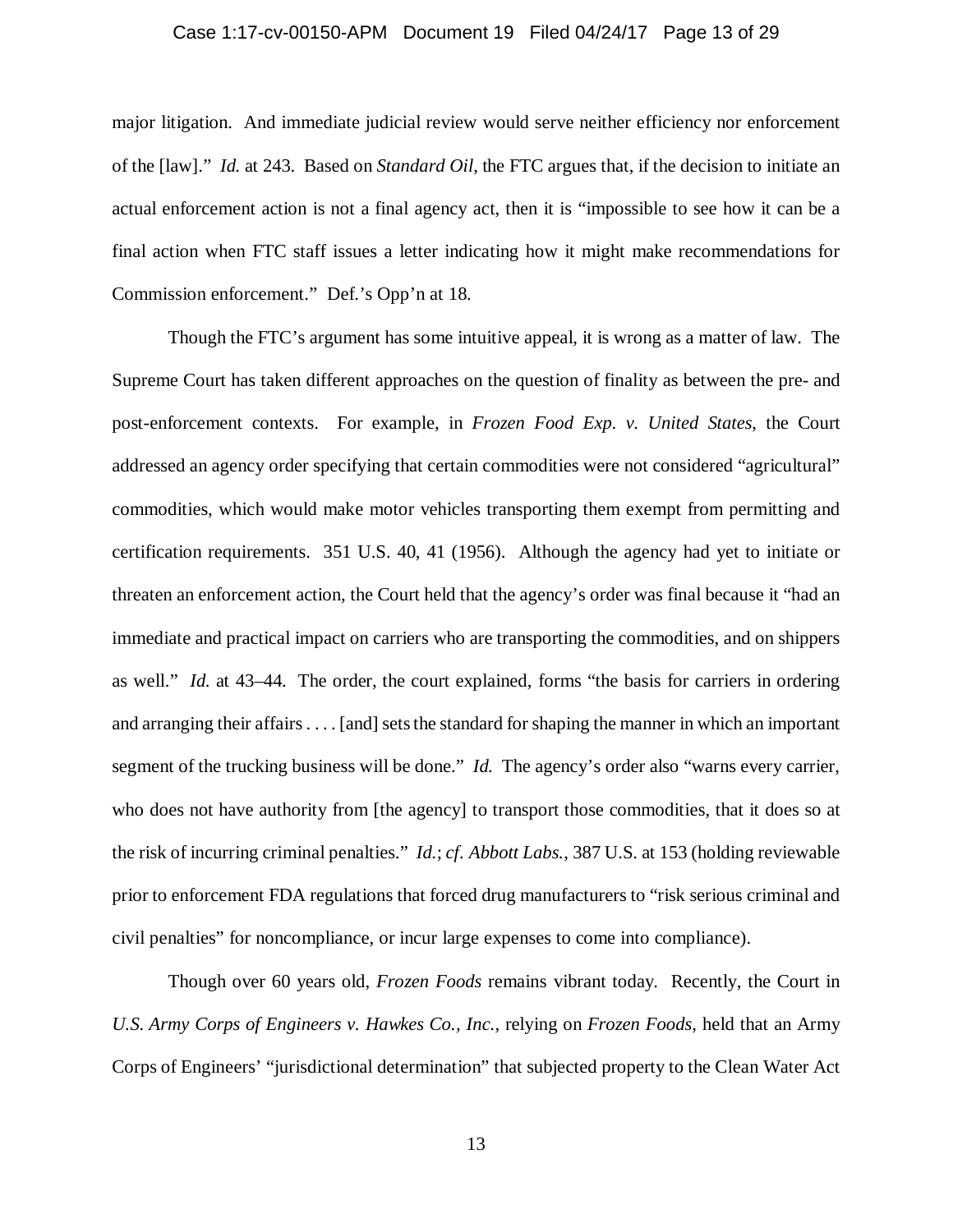#### Case 1:17-cv-00150-APM Document 19 Filed 04/24/17 Page 14 of 29

was a final reviewable action. 136 S. Ct. at 1811, 1814. The Court explained that, because the Corps' jurisdictional determination "warns that if [the companies] discharge pollutants onto their property without obtaining a permit from the Corps, they do so at the risk of significant criminal and civil penalties," it is a final agency action. *Id*. at 1815.

The November 2016 Letter at issue in this case bears all of the hallmarks of final agency action present in *Frozen Foods* and *Hawkes*. Acting through its staff, the FTC has taken a definitive position that telemarketing calls deployed with soundboard technology are subject to the robocall regulation. The Letter also puts companies on notice and gives them time "to bring themselves into compliance." Nov. 2016 Letter at 4. The upshot of the Letter could not be clearer: telemarketing companies either must undertake the expense of coming into compliance with the agency's new position or risk enforcement action. Thus, the Letter has an "immediate and practical impact" on the telemarketing industry and "sets the standard for shaping the manner in which" it does business. *Frozen Food*, 351 U.S. at 44. The November 2016 Letter, therefore, constitutes a reviewable final action.

#### b. The Second Element of the *Bennett* Test

Having concluded that the November 2016 Letter has a "immediate and practical impact" on the telemarketing industry, the Letter also then satisfies the second element of the *Bennett* test the agency's action determines "rights or obligations." 520 U.S. at 178; *see also Hawkes*, 136 S. Ct. at 1814 (citing the "definitive nature" of the Corps' decision as giving rise to "direct and appreciable legal consequences" (quoting *Bennett*, 520 U.S. at 178)).

The FTC contends that the November 2016 Letter fails the second prong, arguing that, at most, it requires telemarketers to "choose 'between voluntary compliance' and the 'prospect of having to defend [themselves]' in FTC enforcement litigation." Def.'s Opp'n at 19 (quoting

14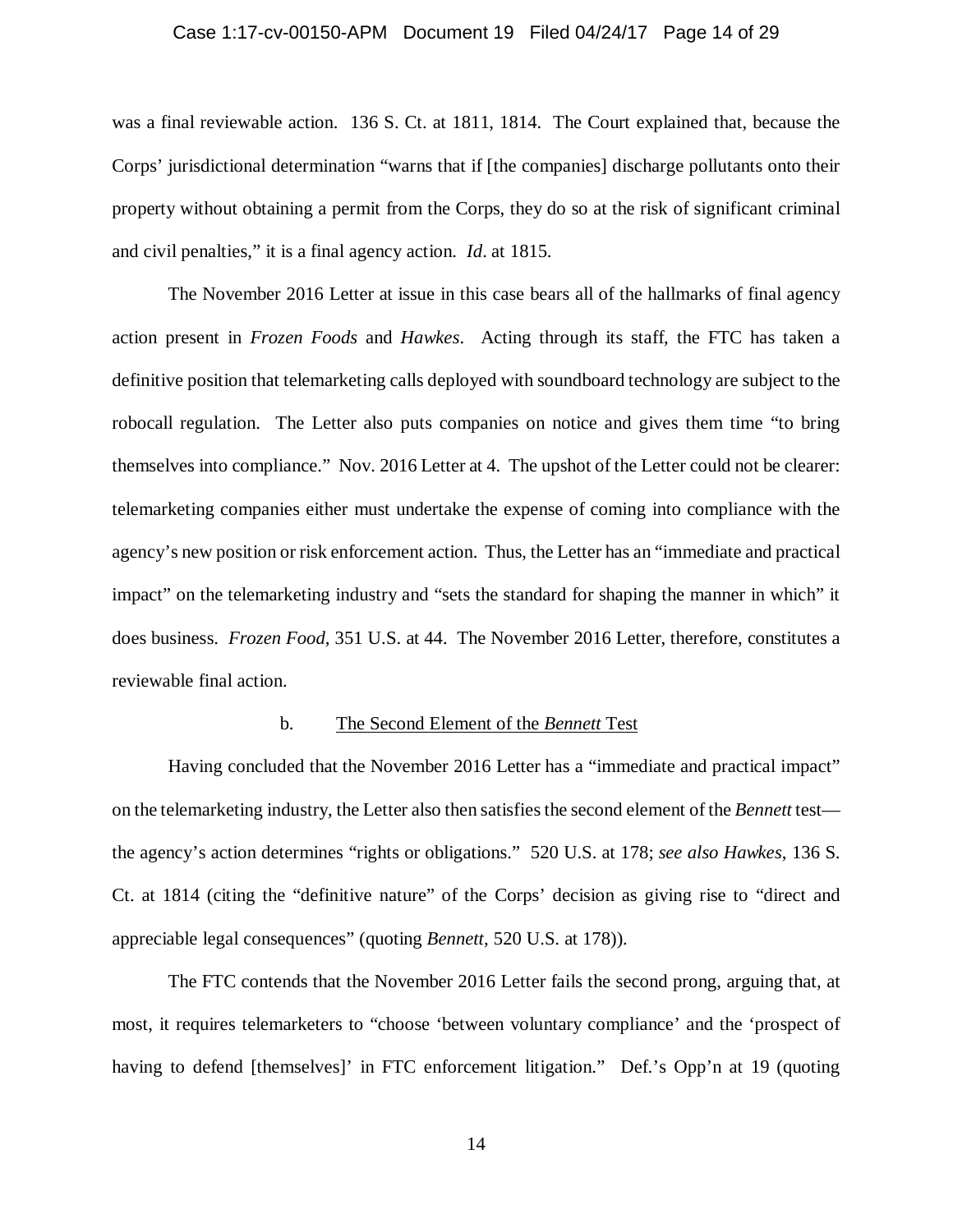#### Case 1:17-cv-00150-APM Document 19 Filed 04/24/17 Page 15 of 29

*Reliable Automatic Sprinkler Co. v. Consumer Prod. Safety Comm'n*, 324 F.3d 726, 732 (D.C. Cir. 2003)). The FTC relies primarily on two cases to support its position: *Reliable Automatic Sprinkler Co. v. Consumer Product Safety Commission*, 324 F.3d 726, and *Holistic Candlers and Consumers Association v. Food & Drug Administration*, 664 F.3d 940 (D.C. Cir. 2012). In each case, the D.C. Circuit held agency letters to manufacturers to be nonfinal. Both, however, are distinguishable from the facts presently before the court.

*Reliable Automatic Sprinkler* differs from the present case because, whereas the letter there announced the agency's *investigation* into whether its rule applied to the plaintiff's product, the November 2016 Letter reflects the FTC's *conclusion* that soundboard technology is subject to the robocall regulation. In *Reliable Automatic Sprinkler*, the Consumer Product Safety Commission issued a letter to a sprinkler manufacturer communicating "the intention of the Compliance staff to make the preliminary determination that these sprinklers present a substantial product hazard, as defined by . . . 15 U.S.C. § 2064(a)." 324 F.3d at 730. The D.C. Circuit held that the Commission's letter was not a reviewable agency action because "[t]he agency's conduct thus far amounts to an investigation of appellant's sprinkler heads, a statement of the agency's intention to make a preliminary determination that the sprinkler heads present a substantial product hazard, and a request for voluntary corrective action." *Id.* at 731. Unlike the letter in *Reliable Automatic Sprinkler*, the November 2016 Letter does not request mere "voluntary corrective action." Rather, it conclusively states that soundboard calls must comply with the robocall regulation. Indeed, the FTC staff acknowledged that its new position effectively meant that telemarketers no longer would be able to use soundboard calls to induce the purchase of any good or service. *See* Nov. 2016 Letter at 3. That much is clear from the FTC staff's pointing out that *other* uses of soundboard technology—such as for non-telemarketing calls, including political, survey, and pure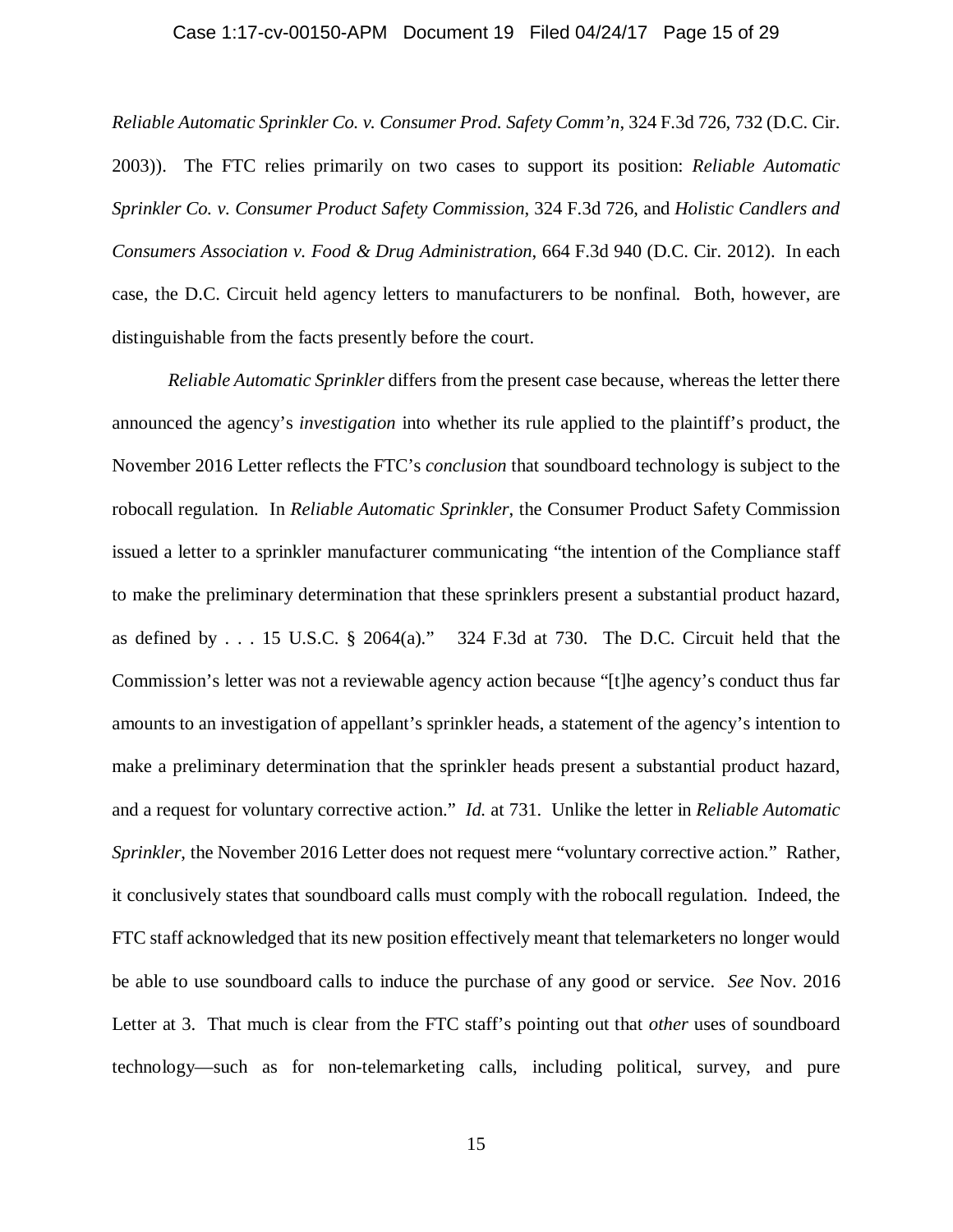#### Case 1:17-cv-00150-APM Document 19 Filed 04/24/17 Page 16 of 29

informational calls, and for responding to in-bound calls—remain permissible under the TSR, as well its observation that those other uses constitute a "significant percentage" of overall soundboard technology use. *Id*. at 4. Thus, the Letter does not seek mere voluntary compliance; it effectively prohibits a use of soundboard technology. *Cf. Safari Club Int'l*, 842 F.3d at 1289 (holding that agency's "de facto denial of permits" "leads inexorably to the conclusion that [the plaintiff's] 'rights . . . have been determined'" (second alteration in original) (quoting *Bennett*, 520 U.S. at 178)).

*Holistic Candlers* is distinguishable for similar reasons. In *Holistic Candlers*, the D.C. Circuit considered warning letters the FDA had issued to manufacturers of "ear candles," advising that the agency considered the products to be adulterated and misbranded medical devices. 664 F.3d at 942. The FDA's warning letters did not, however, conclusively determine whether the ear candles actually were medical devices. Instead, the letters

> advise[d] the recipients that 'it *appears* your ear candles are intended to mitigate or treat' the listed disorders, explain[ed] where to get the 'information you need to submit in order to obtain approval or clearance for your device,' and state[d] that 'FDA *will evaluate* the information you submit and decide whether your product may be legally marketed.'

*Id.* at 944. In light of this language, the D.C. Circuit found that the letters failed to reflect the consummation of the FDA's decision-making process. *Id.* The court also held that the letters could not determine rights or obligations, or constitute a decision from which legal consequences flow, because they prompted only voluntary compliance with the FDA's preliminary assessment of the ear candles; the FDA's decision-making process plainly remained ongoing. *Id.* at 944–45. The same cannot be said of the November 2016 Letter. The Letter definitively finds that soundboard technology is subject to the robocall regulation, and it does not invite industry to submit additional information to inform an ongoing decision-making process. *Cf. id.* at 942, 946.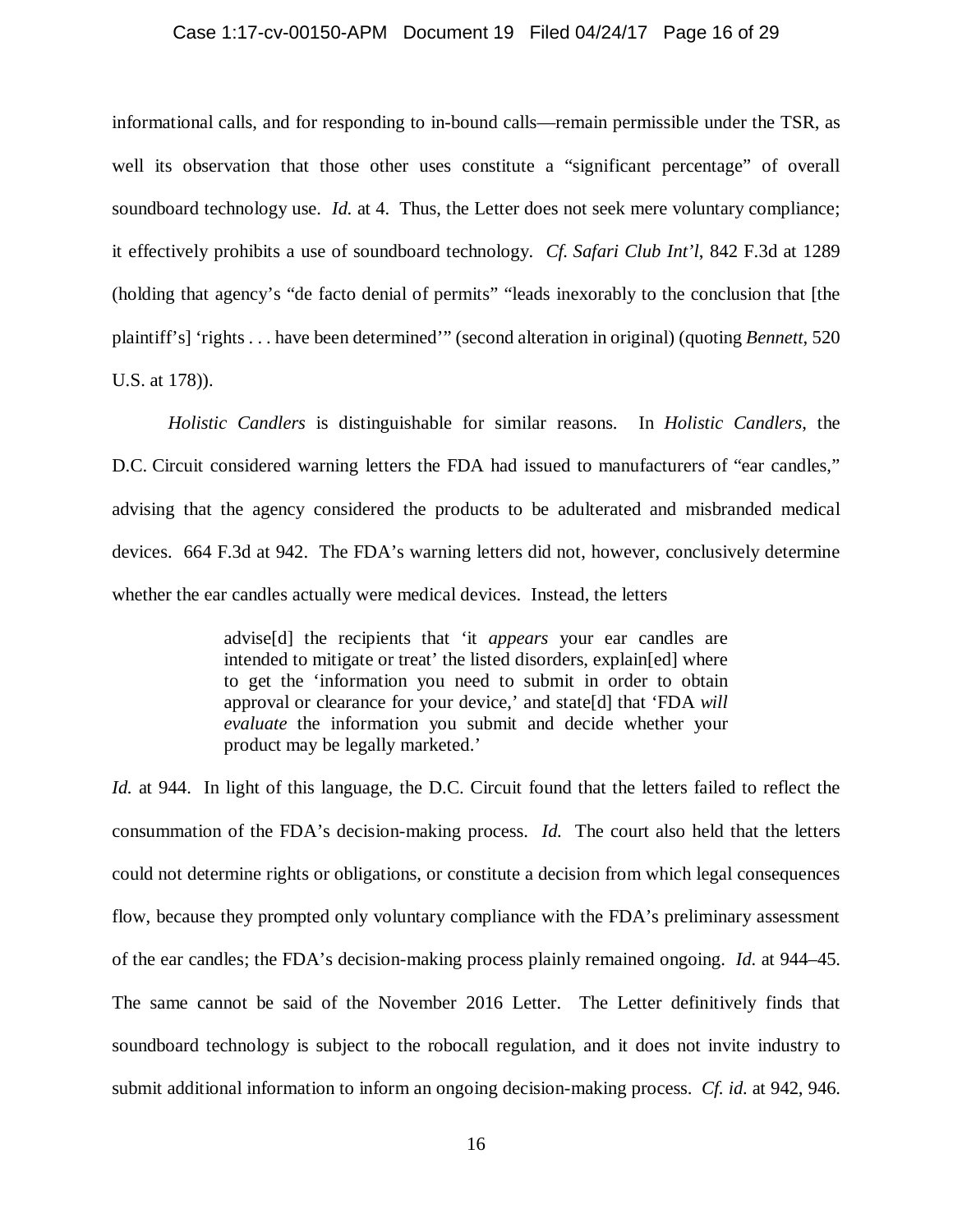#### Case 1:17-cv-00150-APM Document 19 Filed 04/24/17 Page 17 of 29

The FTC staff already has taken industry input into consideration, and the November 2016 Letter announces the staff's final decision that the robocall regulation applies to soundboard technology. Accordingly, the warning letters at issue in *Holistic Candlers* are distinguishable from the November 2016 Letter, and that case does not change the court's analysis.

## *2. The Ciba-Geigy Factors*

A review of the three "complementary" *Ciba-Geigy* factors only bolsters the court's conclusion that the FTC staff's change in position constitutes a reviewable, final agency action. The first factor—whether the agency has stated a "definitive" position as to its statutory authority—is satisfied because the FTC staff has taken the "definitive" legal position that soundboard calls are subject to the robocall regulation. *See CSI Aviation*, 637 F.3d at 478. Like the agency actions at issue in both *Ciba-Geigy* and *CSI Aviation*, the November 2016 Letter "admit[s] of no ambiguity" and "[gives] no indication that it [is] subject to further agency consideration or possible modification." *Ciba-Geigy*, 801 F.2d at 436–37. Although the Letter recites the truism that the Commission is not bound by the staff's position, such text is mere boilerplate and does not create doubt about the finality of the agency's position. *See Appalachian Power Co. v. EPA*, 208 F.3d 1015, 1022–23 (D.C. Cir. 2000) (rejecting the argument that "boilerplate" language in an agency guidance document is dispositive as to whether an agency action has legal consequences); *compare* Sept. 2009 Letter at 3, *with* Nov. 2016 Letter at 4.

This case also presents a purely legal question. *See Ciba-Geigy*, 801 F.2d at 437. Although this case does not involve a "pure legal" question of "statutory interpretation," as in *Ciba-Geigy*  and *CSI Aviation*, the question presented—whether November 2016 Letter is a "legislative rule" under the APA—would not "benefit from a more concrete setting." *Id.* at 435. The answer to that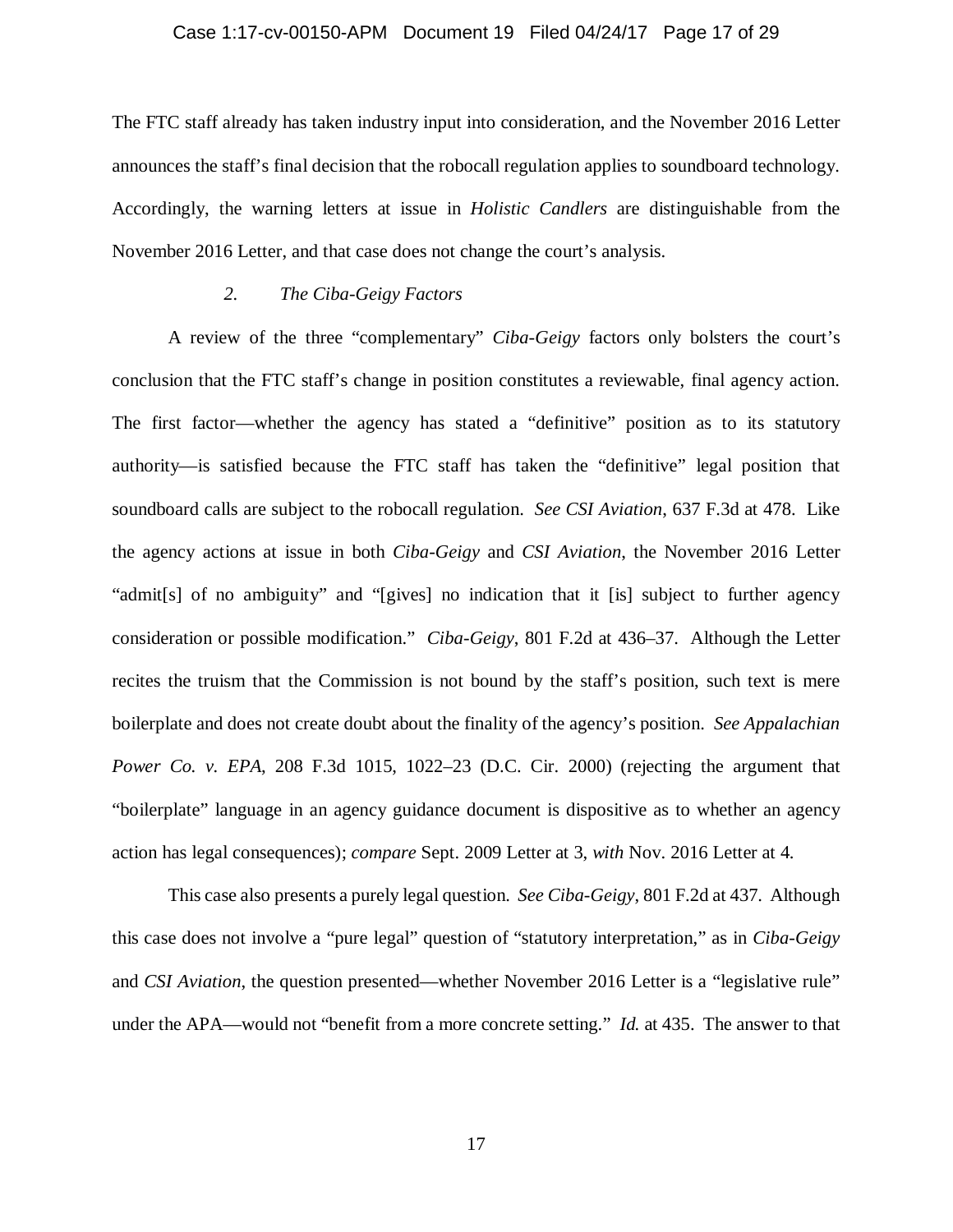#### Case 1:17-cv-00150-APM Document 19 Filed 04/24/17 Page 18 of 29

legal question depends entirely on the context in which the Letter was adopted, and it does not depend on further development of the administrative record. *See CSI Aviation*, 637 F.3d at 412.

Finally, as already discussed, the November 2016 Letter imposes "an immediate and significant practical burden" on the telemarketing industry, thereby satisfying the third *Ciba-Geigy*  factor. *Id.* The FTC staff's reversal effectively bars the use of soundboard technology to place outgoing calls to promote the sale of goods or services. *See id.* (finding agency's cease-and-desist letter that "effectively declared the company's operations unlawful" to be a final agency action). Even if not an effective prohibition, at a minimum, the agency's action "cast[s] a cloud of uncertainty" over the continued use of soundboard technology for telemarketing purposes. *Id.* As noted, it puts the telemarketing industry to the "painful choice" between "costly compliance and the risk of prosecution at an uncertain point in the future." *Id.* 

In summary, the three *Ciba-Geigy* factors all point to the conclusion that the November 2016 Letter is a final, reviewable agency action. The D.C. Circuit's observation in *CSI Aviation*— "[h]aving thus flexed its regulatory muscle, [the agency] cannot now evade judicial review"—is equally applicable here. *Id.* at 413.In light of the November 2016 Letter's conclusive determination that soundboard technology falls within the purview of the robocall regulation, which will take effect in a matter of weeks, the court concludes that the Letter constitutes final agency action subject to judicial review.

#### **B. Whether the November 2016 Letter is a Legislative or Interpretive Rule**

The court now arrives at the merits of Plaintiff's APA claim. The narrow question presented is whether the November 2016 Letter is a "legislative" as opposed to an "interpretive" rule.<sup>[1](#page-17-0)</sup> If it is a legislative rule, then the FTC was required to issue the Letter pursuant to notice-

l

<span id="page-17-0"></span><sup>&</sup>lt;sup>1</sup> The FTC also has argued that the November 2016 letter is not a "rule" as defined by the APA. Def.'s Opp'n at  $21-$ 22. Because the court concludes the November 2016 Letter is not a legislative rule, it need not reach that issue.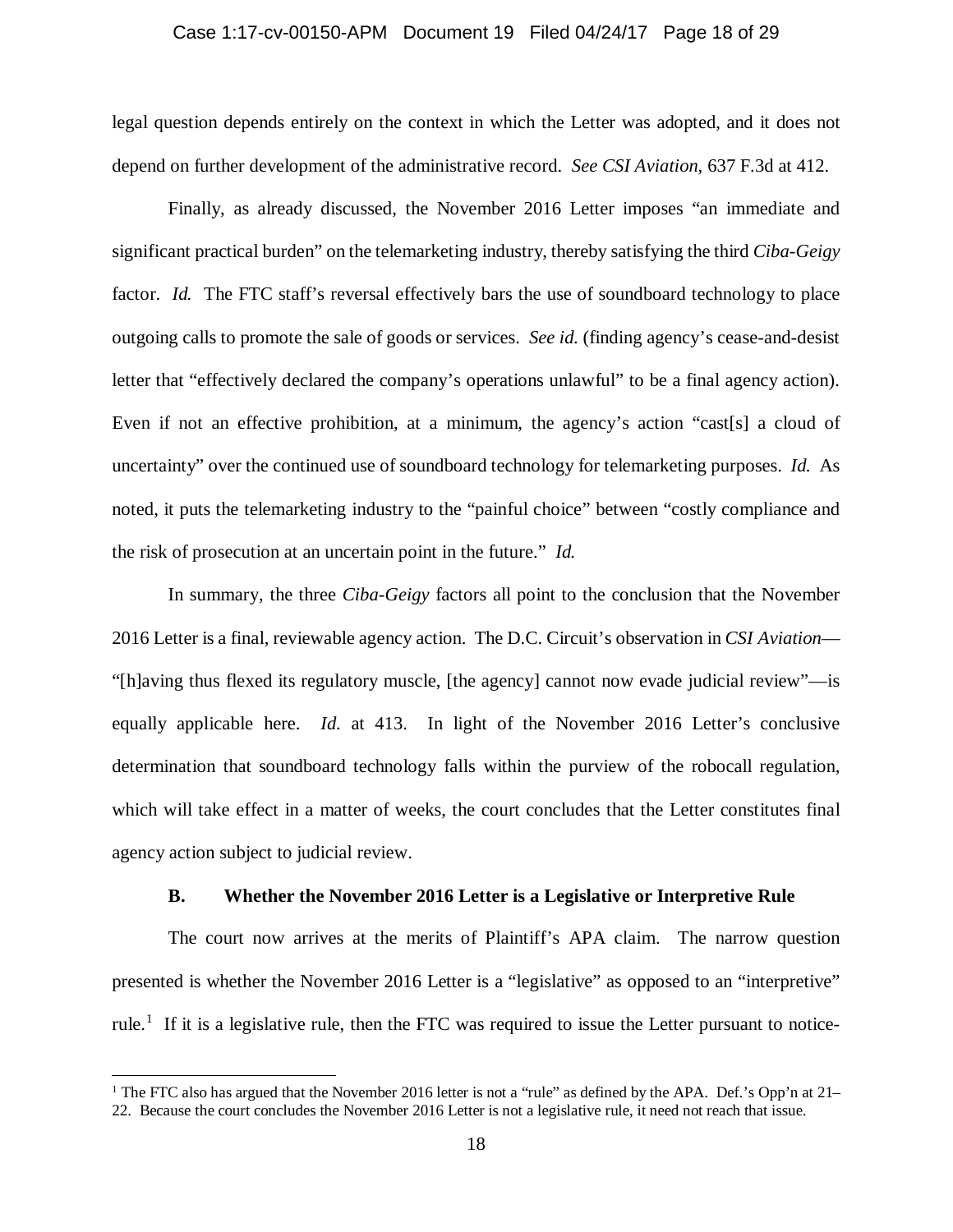#### Case 1:17-cv-00150-APM Document 19 Filed 04/24/17 Page 19 of 29

and-comment rulemaking under the APA; on the other hand, if it is an interpretive rule, then the FTC's direct issuance of the Letter to an industry representative did not run afoul of the APA. *See* 5 U.S.C. § 553(b); *Perez v. Mortg. Bankers Ass'n*, 575 U.S. \_\_\_, \_\_\_, 135 S. Ct. 1199, 1203 (2015). Plaintiff's challenge to the November 2016 Letter is, therefore, purely procedural; the court is not tasked with evaluating its substance. [2](#page-18-0)

The line separating a legislative rule from an interpretive rule is not always clear, and the task of classification is "quite difficult and confused." *Nat'l Min. Ass'n v. McCarthy*, 758 F.3d 243, 251 (D.C. Cir. 2014). The Supreme Court has observed that the "prototypical example of an interpretive rule issued by an agency [is one] [that] advise[s] the public of the agency's construction of the statutes and rules which it administers." *Shalala v. Guernsey Mem'l Hosp.*, 514 U.S. 87, 99 (1995) (internal quotation marks omitted). More recently, acknowledging the difficulties attendant to drawing the distinction between the two types of rules, the Court reinforced that "it suffices to say that the critical feature of interpretive rules is that they are issued by an agency to advise the public of the agency's construction of the statutes and rules which it administers." *Perez*, 135 S. Ct. at 1204 (internal quotation marks omitted).

The D.C. Circuit draws the line of demarcation between the two types of rules in a similar fashion. In *Mendoza v. Perez*, the Circuit explained that "[a] rule is legislative if it supplements a statute, adopts a new position inconsistent with existing regulations, or otherwise effects a substantive change in existing law or policy," whereas an interpretive rule "describes the agency's view of the meaning of an existing statute or regulation." 754 F.3d 1002, 1021 (D.C. Cir. 2014) (quoting *Batterton v. Marshall*, 648 F.2d 694, 702 n.34 (D.C. Cir. 1980). The distinguishing

l

<span id="page-18-0"></span><sup>&</sup>lt;sup>2</sup> Accordingly, the court does not address whether, under 5 U.S.C. § 706(2)(A), the FTC staff's decision to apply the TSR's robocall regulation to soundboard technology-initiated calls and to disavow the September 2009 Letter was an unlawful arbitrary and capricious act. Plaintiff has not advanced that claim.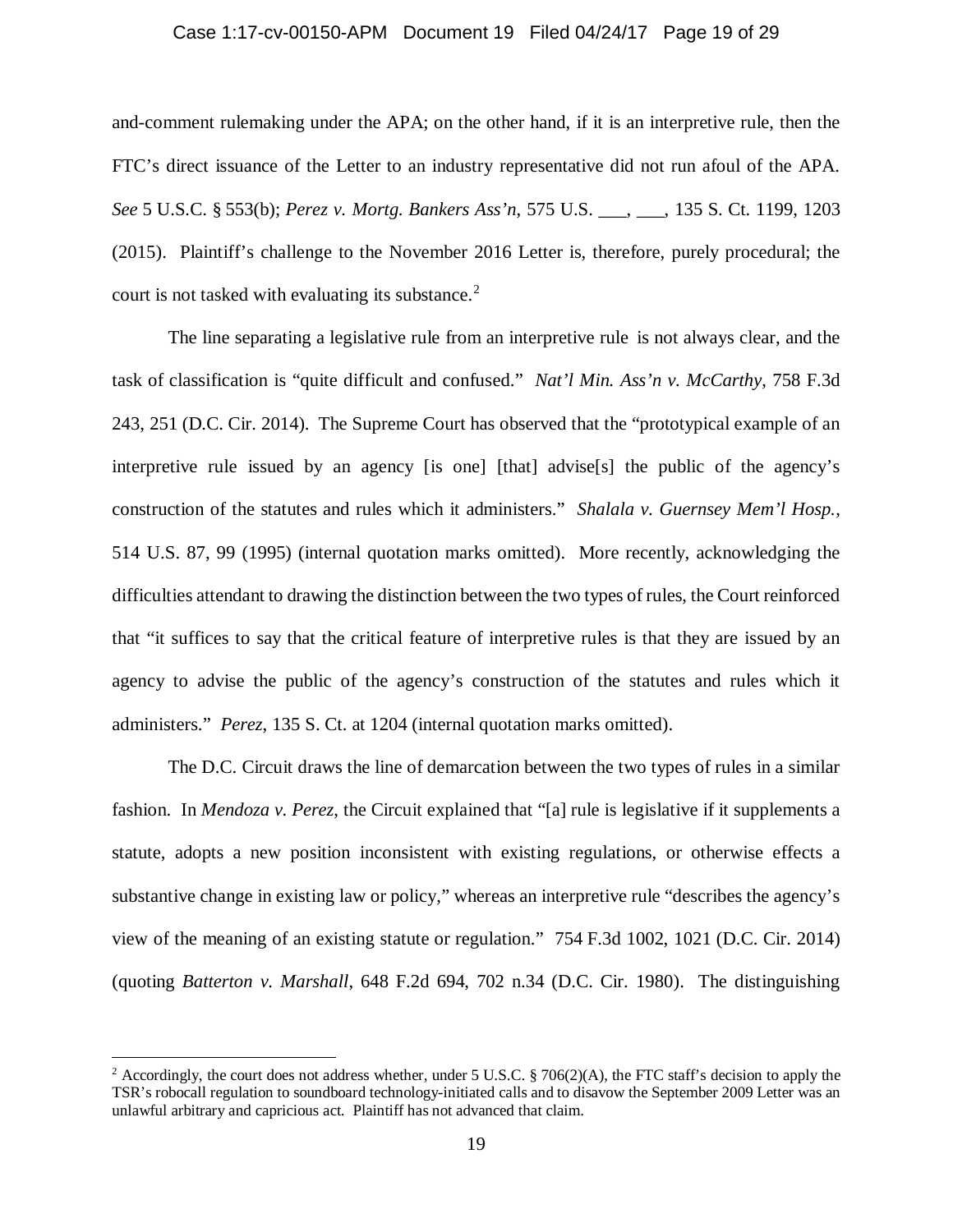#### Case 1:17-cv-00150-APM Document 19 Filed 04/24/17 Page 20 of 29

characteristic between the two, therefore, "is whether the new rule effects a 'substantive' regulatory change to the statutory or regulatory regime." *Id*. (citing *Elec. Privacy Info. Ctr. v. U.S. Dep't of Homeland Sec*., 653 F.3d 1, 6–7 (D.C. Cir. 2011). Stated another way, "[t]o be interpretative, a rule 'must derive a proposition from an existing document whose meaning compels or logically justifies the proposition.'" *Id.* (quoting *Catholic Health Initiatives v. Sebelius*, 617 F.3d 490, 494 (D.C. Cir. 2010)).

Applying those principles here, the November 2016 Letter is an interpretive rule. The Letter begins with an explanation of why the FTC staff is revisiting the September 2009 Letter. Nov. 2016 Letter at 1–2 ("S lince we issued the letter in 2009, staff has seen evidence of the widespread use of soundboard technology in a manner that does not represent a normal, continuous, two-way conversation between the call recipient and a live person."). It then cites to the relevant TSR provision—the robocall regulation—barring telemarketers from initiating "any outbound telephone call that delivers a prerecorded message" without prior written consent from consumers, *id.* at 3 (quoting 16 C.F.R. § 310.4(b)(1)(v)), and announces that, in light of newly acquired facts about soundboard technology, "[soundboard calls] are subject to the TSR's prerecorded call provisions because . . . [they] 'deliver a prerecorded message' as set forth in the plain language of the rule." Nov. 2016 Letter at 3. That determination does not supplement or effect a change to the statutory or regulatory scheme applicable to telemarketers. Rather, it communicates to the telemarketing industry the agency's view that an existing regulation now applies to a particular form of telemarketing technology as currently used by the industry. That is a "quintessential interpretive rule." *Flytenow, Inc. v. Fed. Aviation Admin.*, 808 F.3d 882, 889 (D.C. Cir. 2016) (holding that a FAA letter conveying the agency's position that a proposed flightsharing service would be a "common carrier," as defined by the FAA's regulations, and therefore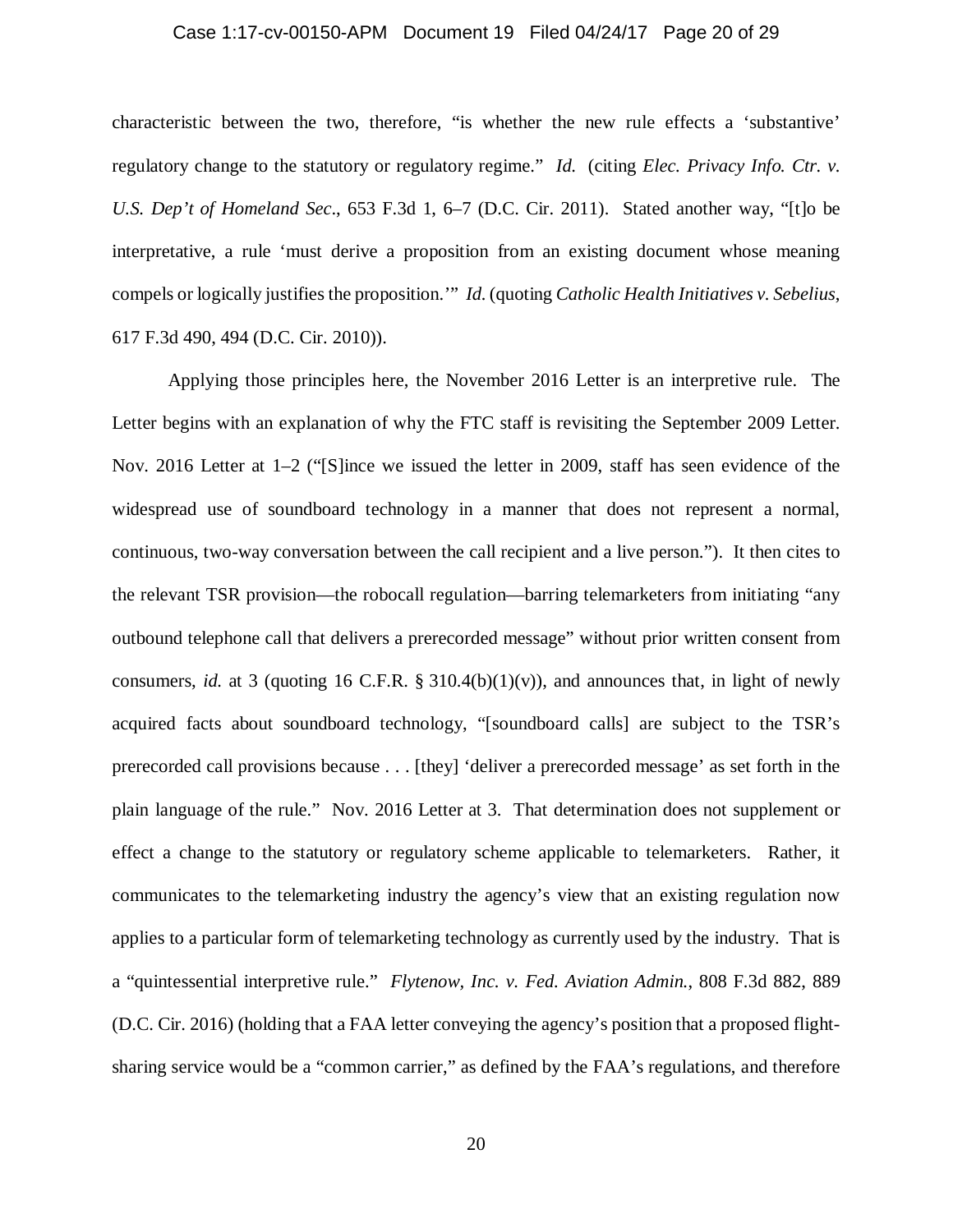#### Case 1:17-cv-00150-APM Document 19 Filed 04/24/17 Page 21 of 29

would require commercial pilot licenses, "is a quintessential interpretative rule, as it was 'issued by an agency to advise the public of the agency's construction of the statutes and rules it administers'" (quoting *Shalala*, 514 U.S. at 99)).

That the November 2016 Letter announced a new position—and, in so doing, took the telemarketing industry by surprise—does not render it a legislative rule. It is beyond dispute that agencies are free to adopt a position that reverses or substantially deviates from an earlier one. *See Perez*, 135 S. Ct. at 1207. Such a change does not subject the agency's action to the APA's noticeand-comment requirements. "Because an agency is not required to use notice-and-comment procedures to issue an initial interpretive rule, it is also not required to use those procedures when it amends or repeals that interpretive rule." *Perez*, 135 S. Ct. at 1206. Here, there can be little doubt that the FTC staff's earlier opinion on soundboard technology, the September 2009 Letter, was an interpretive rule. *See Flytenow*, 808 F.3d at 889. The decision to rescind that opinion did not change the fundamental character of the agency's action and transform an interpretive rule into a legislative one.

Plaintiff advances three main arguments in opposition to this outcome. First, it asserts that the November 2016 Letter is a legislative rule because it has a "practically binding" effect on the telemarketing industry—it all but compels telemarketers to abandon use of soundboard technology to initiate calls. In doing so, Plaintiff relies heavily on *Appalachian Power v. EPA*. Specifically, Plaintiff seizes on the D.C. Circuit's statement that, "if [an agency action] leads private parties or State permitting authorities to believe that it will declare permits invalid unless they comply with the terms of the document, then the agency's document is for all practical purposes 'binding.'" Pl.'s Mot. at 16 (citing *Appalachian Power Co.*, 208 F.3d at 1021). Although the denial of permits is not at issue here, Plaintiff equates such specific agency authority with an agency's general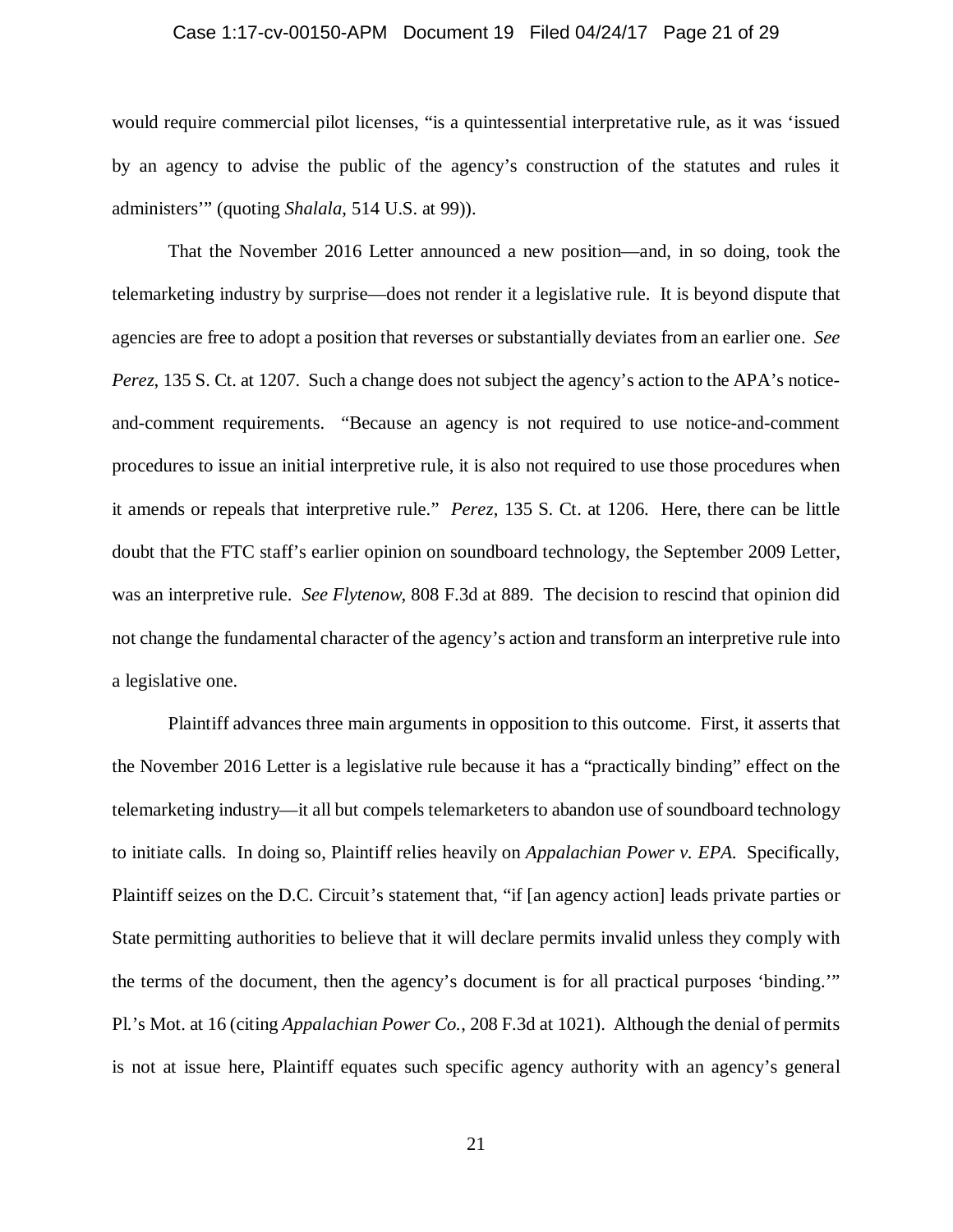#### Case 1:17-cv-00150-APM Document 19 Filed 04/24/17 Page 22 of 29

enforcement power and argues that the November 2016 Letter is interpretive because it "rigidly demands compliance . . . on pain of FTC enforcement action." Pl.'s Mot. at 17.

Plaintiff's reliance on *Appalachian Power*, and the "'practically binding doctrine," *id.*, is unavailing for two reasons. First, the above-cited quotation from *Appalachian Power* concerns whether an agency action is "final," not whether it is an interpretive or legislative rule. *See* 208 F.3d at 1020–21. That much is made clear when, in the same section of the opinion in which the quoted text appears, the court discusses the two *Bennett* finality factors and ultimately concludes that the agency action at issue there "is final agency action." *Id.* at 1022–23. Second, to the extent post-*Appalachian Power* cases have relied on the "practically binding" formulation, they have done so when distinguishing, not between interpretive rules and legislative rules, but between legislative rules and a different category of agency actions exempt from notice and comment policy statements. *See, e.g.*, *Elec. Privacy Info. Ctr.*, 653 F.3d at 7; *General Elec. Co. v. EPA*, 290 F.3d 377, 383 (D.C. Cir. 2002). Indeed, Plaintiff has cited no authority for the proposition that whenever an agency action puts a private party to the choice of either complying with the agency's interpretation of a statute or regulation or risking an enforcement action the agency is acting legislatively. Accordingly, the fact that the November 2016 Letter puts the telemarketing industry to the unenviable choice of complying with the robocall regulation or inviting enforcement does not, by itself, render the Letter a legislative rule.

Next, Plaintiff argues that the November 2016 Letter is a legislative rule because "[t]he FTC's newfound position on the reach of the robocall prohibition is flatly inconsistent with that provision of the TSR." Pl.'s Mot. at 20. Plaintiff devotes considerable energy to this argument, asserting that the November 2016 Letter is premised on a misreading of the TSR and a misunderstanding of soundboard technology. *Id.* at 20–30. These arguments read as if Plaintiff is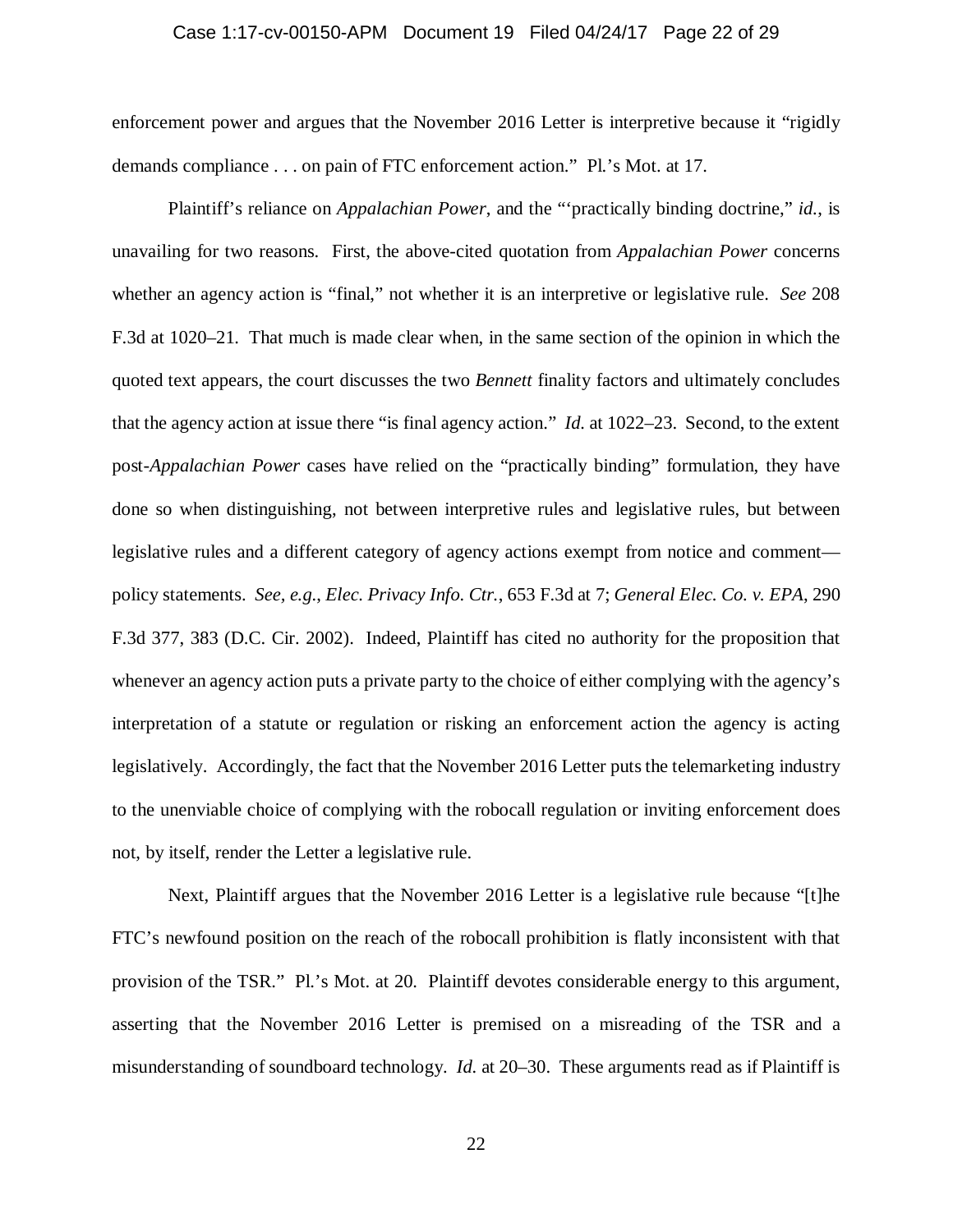# Case 1:17-cv-00150-APM Document 19 Filed 04/24/17 Page 23 of 29

challenging the agency's action on the merits, yet Plaintiff concedes that its "point is *not* to persuade this Court to vacate the November 10 letter as arbitrary and capricious." Pl.'s Reply, ECF No. 12, at 14 (emphasis added).<sup>[3](#page-22-0)</sup> Instead, Plaintiff says "it presented the counterpoint to the FTC's position on the merits of soundboard only for the purpose of demonstrating why noticeand-comment rulemaking was required." *Id.* Plaintiff, however, cites no authority for the proposition that courts must consider the degree to which an agency would benefit from the noticeand-comment process when deciding whether an agency action is a legislative rule. Indeed, it is hard to conceive how such a "benefit standard" would operate in practice. That the FTC could have derived some benefit from notice-and-comment rulemaking does not render the November 2016 Letter a legislative rule.

Finally, Plaintiff argues that the "ruinous consequences" of the FTC's new position on the telemarketing industry warrants treating the November 2016 Letter as a legislative rule. Pl.'s Mot. at 30; Pl.'s Reply at 15. Once more, Plaintiff cites no authority to support its position, and it is hard to conceive how such a subjective criteria would operate in practice. Agency actions unquestionably can have a profound impact on an industry's operations. But the degree of impact does not, as a legal matter, dictate whether an agency action is legislative.

Accordingly, the court concludes that the November 2016 Letter is an interpretive rule under the APA and, thus, the FTC need not have promulgated it through notice and comment. Therefore, the court will enter judgment in favor of the FTC on Plaintiff's APA claim.

l

<span id="page-22-0"></span> $3$  Although Plaintiff's counsel at oral argument raised the possibility of amending the Complaint to add a claim under 5 U.S.C. § 706(2)(A), which would assert that the November 2016 Letter violates the APA because it is arbitrary and capricious, Oral Arg. Tr. at 25, Plaintiff has yet to file a motion seeking leave to amend.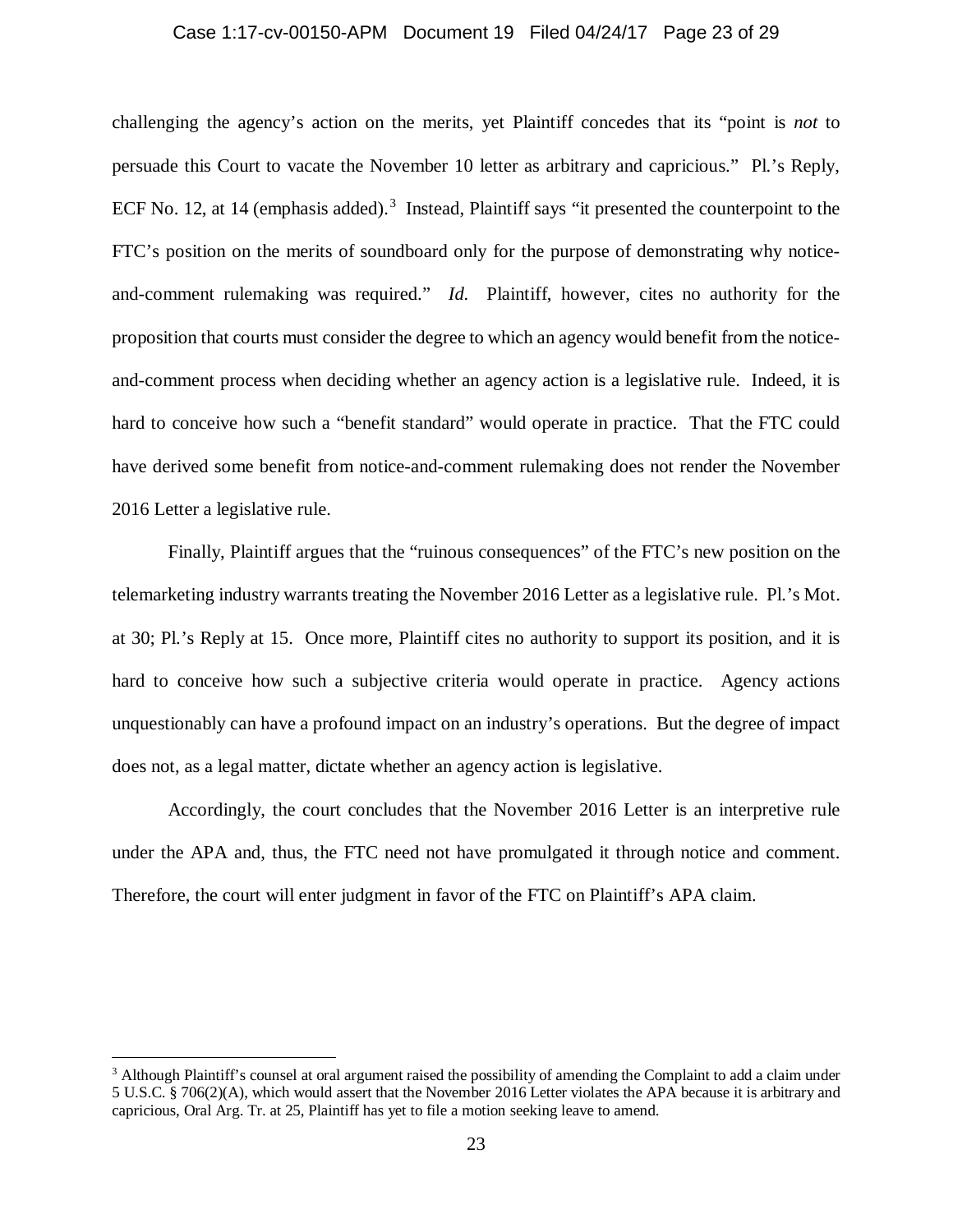# **C. Whether the TSR Amendment as Applied to Soundboard Calls Violates the First Amendment**

The court now turns to Plaintiff's First Amendment claim. Plaintiff asserts that subjecting soundboard technology to the robocall regulation violates the First Amendment because it constitutes an impermissible content-based restriction on the speech of Plaintiff's members who engage in charitable fundraising. Pl.'s Mot. at 31–40; Pl.'s Reply at 16–21. Under the First Amendment, "the government has no power to restrict expression because of its message, its ideas, its subject matter, or its content." *Police Dep't of the City of Chi. v. Mosley*, 408 U.S. 92, 95 (1972). "Content-based laws—those that target speech based on its communicative content—are presumptively unconstitutional and may be justified only if the government proves that they are narrowly tailored to serve compelling state interests." *Reed v. Town of Gilbert*, 576 U.S. \_\_\_, \_\_\_, 135 S. Ct. 2218, 2226 (2015). That level of review, known as strict scrutiny, presents a high bar. *Id.* at 2227; *Burson v. Freeman*, 504 U.S. 191, 211 (1992) (describing it as a "rare case" for a law to survive strict scrutiny). Government regulations related to speech but not directed at the *content*  of the speech are considered content-neutral regulations. Content-neutral regulations are permissible, "so long as they are designed to serve a substantial government interest and do not unreasonably limit alternative avenues of communication." *City of Renton v. Playtime Theatres, Inc.*, 475 U.S. 41, 47 (1986). Permissible, content-neutral regulations of speech include regulations of the time, place, and manner in which speech is expressed in order to serve legitimate government interests. *Clark v. Cmty. for Creative Non–Violence*, 468 U.S. 288, 293 (1984).

Plaintiff argues that the November 2016 Letter is a content-based restriction on speech because the robocall regulation, to which soundboard calls are now subject, is itself a contentbased regulation. The robocall regulation bars all pre-recorded calls whose purpose is to induce the purchase of any good or service, absent the call recipient's prior written consent. 16 C.F.R.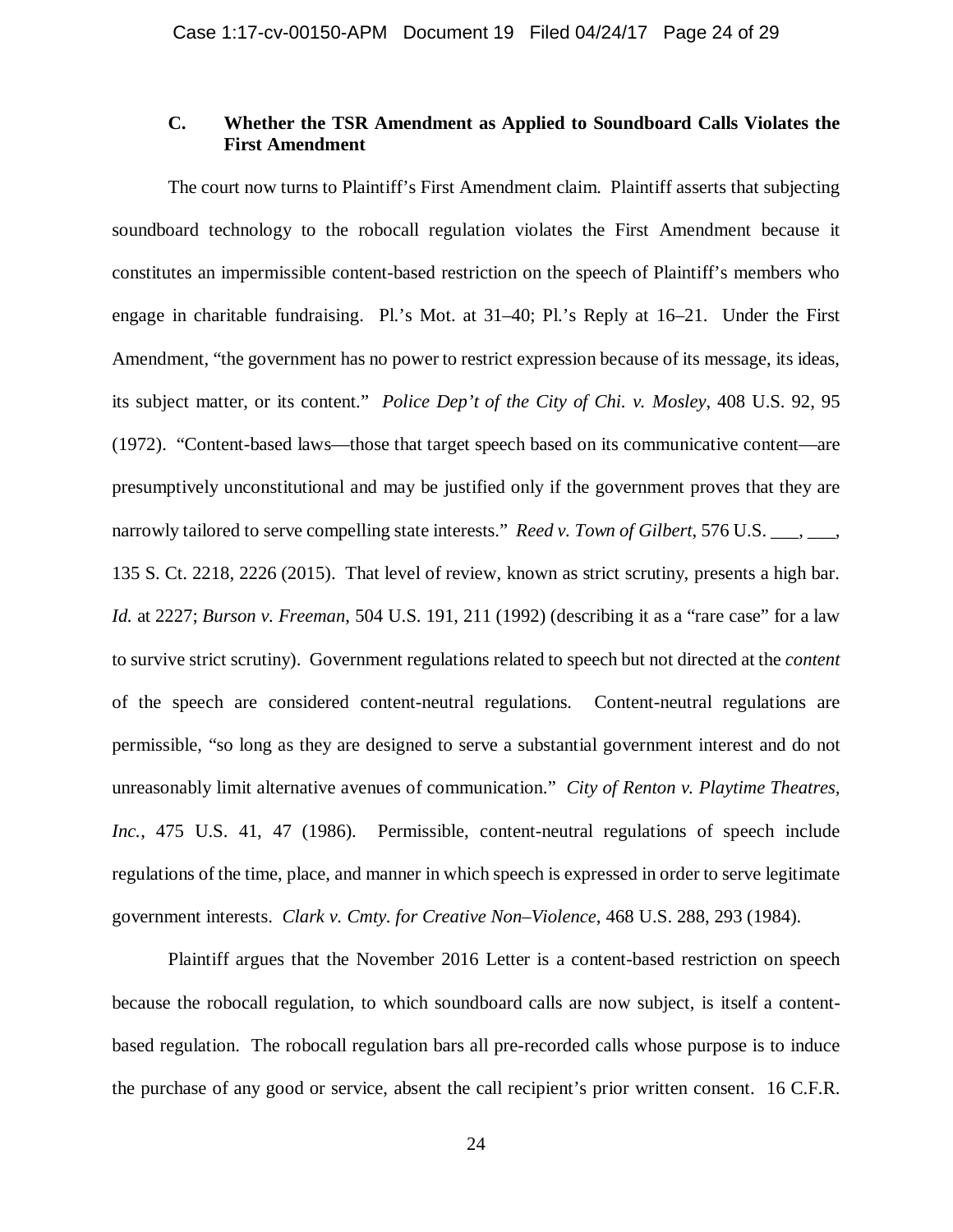#### Case 1:17-cv-00150-APM Document 19 Filed 04/24/17 Page 25 of 29

 $§$  310.4(b)(1)(v)(A). The written-consent requirement also applies to calls soliciting charitable donations from *new* donors, but does not apply to calls soliciting donations from *prior* donors or members of the non-profit organization on whose behalf the call is made. *Id.* § 310.4(b)(1)(v)(B). Plaintiff claims that the robocall regulation's carve-out for solicitation calls made to prior donors or members constitutes a content-based regulation of speech, because the FTC must look at what is said during the call—whether the caller requests a *first-time* charitable donation or a *repeated*  charitable donation—to determine if the written-consent requirement applies. Pl.'s Reply at 17– 18. The FTC responds that the restriction is content-neutral because its applicability "turns on the caller's relationship with the consumer rather than what may be said in the calls." Def.'s Opp'n at 29.

The FTC has the better argument. The robocall regulation's distinction between charitable solicitations to existing donors or members and potential new donors is a content-neutral restriction. It distinguishes calls based on who the recipient is—a prior donor or a potential new donor—not on what is being said.

As the FTC correctly points out, every court that has considered one of these types of robocall restrictions has held that a distinction based on the caller-recipient relationship does not violate the First Amendment. Def.'s Opp'n at 29–30; s*ee Bland v. Fessler*, 88 F.3d 729, 733–34 (9th Cir. 1996) (upholding state anti-robocall statute because exemptions were based on existing relationships and were therefore reasonable time, place, or manner restrictions); *Van Bergen v. Minnesota*, 59 F.3d 1541, 1553, 1556 (8th Cir. 1995) (upholding state statute with exemptions for messages regarding school attendance, messages about work schedules, and messages from companies to current subscribers, as acceptable content-neutral time, place, or manner regulation); *Gresham v. Picker (Picker)*, No. 16-01848, 2016 WL 5870809, at \*3, 7–8 (E.D. Cal. Oct. 7, 2016)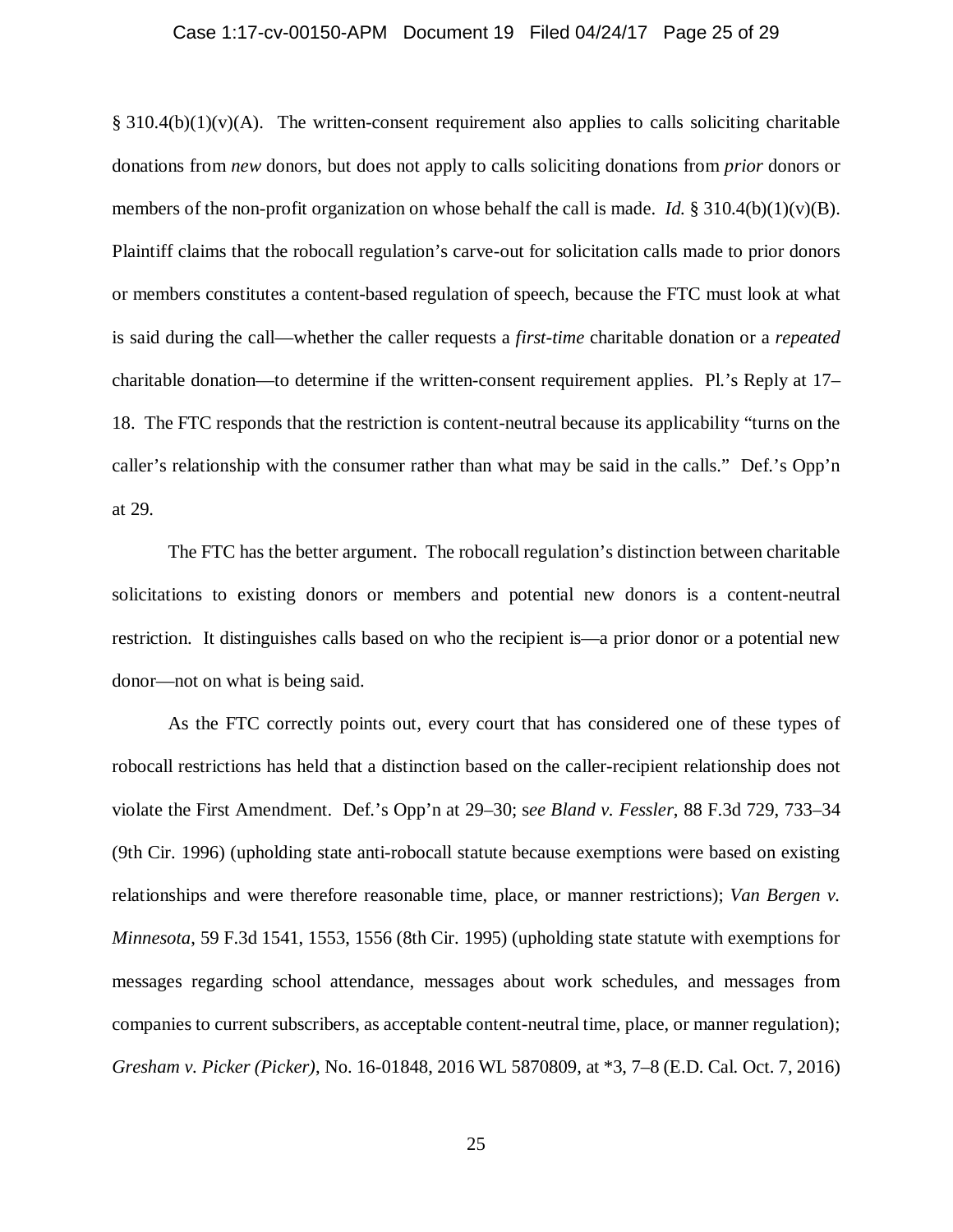#### Case 1:17-cv-00150-APM Document 19 Filed 04/24/17 Page 26 of 29

(holding state robocall regulation that exempted calls from schools about student attendance, calls from government agencies related to emergencies, and other types of calls by certain entities drew permissible relationship-based, consent-based, or emergency-based distinctions), *appeal docketed*, No. 16-16829 (9th Cir. Oct. 12, 2016); *Gresham v. Swanson (Swanson)*, No. 16-1420, 2016 WL 4027767, at \*1–2 (D. Minn. July 27, 2016) (upholding statute at issue in *Van Bergen*, 59 F.2d 1541, as a constitutionally permissible time, place, and manner restriction), *appeal docketed*, No. 16-3219 (8th Cir. July 28, 2016).

Most recently, in *Patriotic Veterans v. Zoeller*, the Seventh Circuit held that exceptions to a state robocall regulation for messages from school districts to students, parents, or employees, or messages to subscribers with whom the caller has a current relationship, were valid time, place, and manner restrictions, not content-based discrimination. 845 F.3d 303, 304–05 (7th Cir. 2017). "The . . . exceptions . . . depend on the relation between the caller and the recipient, not on what the caller proposes to say . . . . The exceptions collectively concern who may be called, not what may be said, and therefore do not establish content discrimination." *Id.* at 305.

So it is here. The robocall regulation does not require the FTC to review a call's content to determine whether the written-consent requirement applies to a pre-recorded charitable call. It need only determine whether the call's recipient is either a potential first-time donor or a prior donor or member. If the recipient falls into the first category, then the written-consent requirement applies; if she falls into the second, then it does not. The distinction is plainly relationship-based and does not constitute a content-based restriction on speech.

Plaintiff relies on two cases—*Cahaly v. Larosa*, 796 F.3d 399 (4th Cir. 2015), and *Gresham v. Rutledge*, 198 F. Supp. 3d 965 (E.D. Ark. 2016)—to support its claim that the robocall regulation is a content-based restriction. Pl.'s Mot. at 34–39; Pl.'s Reply at 17–18. Those cases are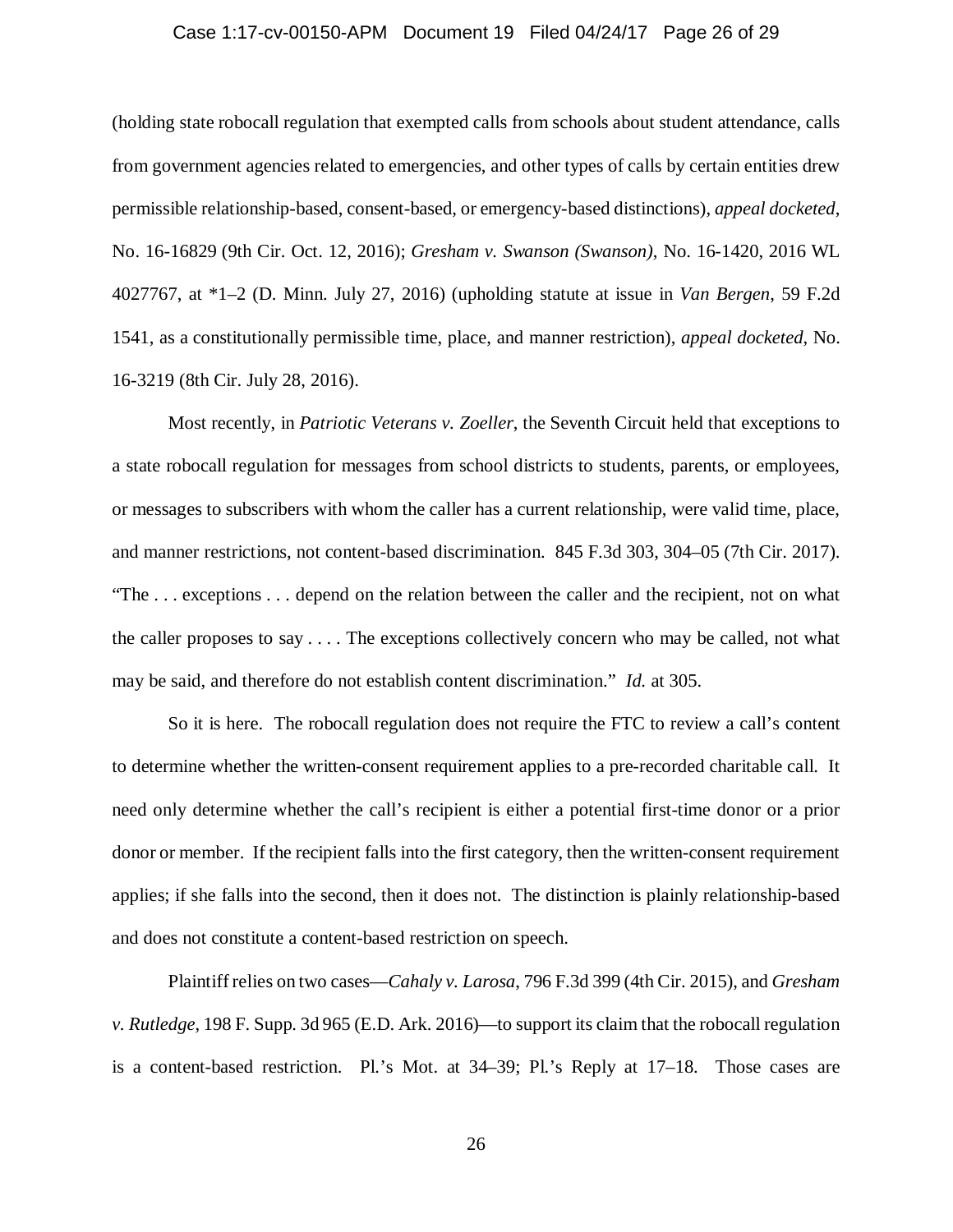#### Case 1:17-cv-00150-APM Document 19 Filed 04/24/17 Page 27 of 29

inapposite. In *Cahaly*, the court struck down a state robocall regulation as facially content-based because "it applies to calls with a consumer or political message but does not reach calls made for any other purpose." 796 F.3d at 404–05. The robocall regulation at issue here does not contain a similar facially content-based provision. Separately, in *Gresham v. Rutledge*, the parties "agree[d] that the statute is a content-based restriction on speech." 198 F. Supp. 3d at 969. Consequently, *Gresham* provides no guidance as to whether the TSR's robocall regulation is content-based.

Plaintiff's reliance on *Reed v. Town of Gilbert* likewise is misplaced. 135 S. Ct. 2218, 2222 (2015). *Reed* does not hold, or even suggest, that a speech restriction based upon the relationship of the speaker and the listener is a content-based restriction. *See Patriotic Veterans*, 845 F.3d at 305–06 ("Because Indiana does not discriminate by content—the statute determines who may be called, not what message may be conveyed—these decisions have not been called into question by *Reed*."); *Picker*, 2016 WL 5870809 at \*7 (finding that *Reed* did not reach "relationship-based, consent-based, or emergency-based distinctions"); *Swanson*, 2016 WL 4027767, at \*2 ("The court does not interpret *Reed* to expand the definition of content-based restrictions at all, let alone to the extent required to render the [statute] a content-based restriction.").

Having concluded that the TSR's robocall regulation is content neutral, the regulation easily satisfies intermediate scrutiny. *See A.N.S.W.E.R. Coalition (Act Now to Stop War and End Racism) v. Basham*, 845 F.3d 1199, 1212–13 (D.C. Cir. 2017). The TSR's restrictions on charitable pre-recorded messages is "narrowly tailored to serve a significant governmental interest" and "leave[s] open ample alternative channels" of communication. *Ward v. Rock Against Racism*, 491 U.S. 781, 791 (1989). By requiring telemarketers to obtain written consent from potential first-time donors, the robocall regulation plainly advances the government's recognized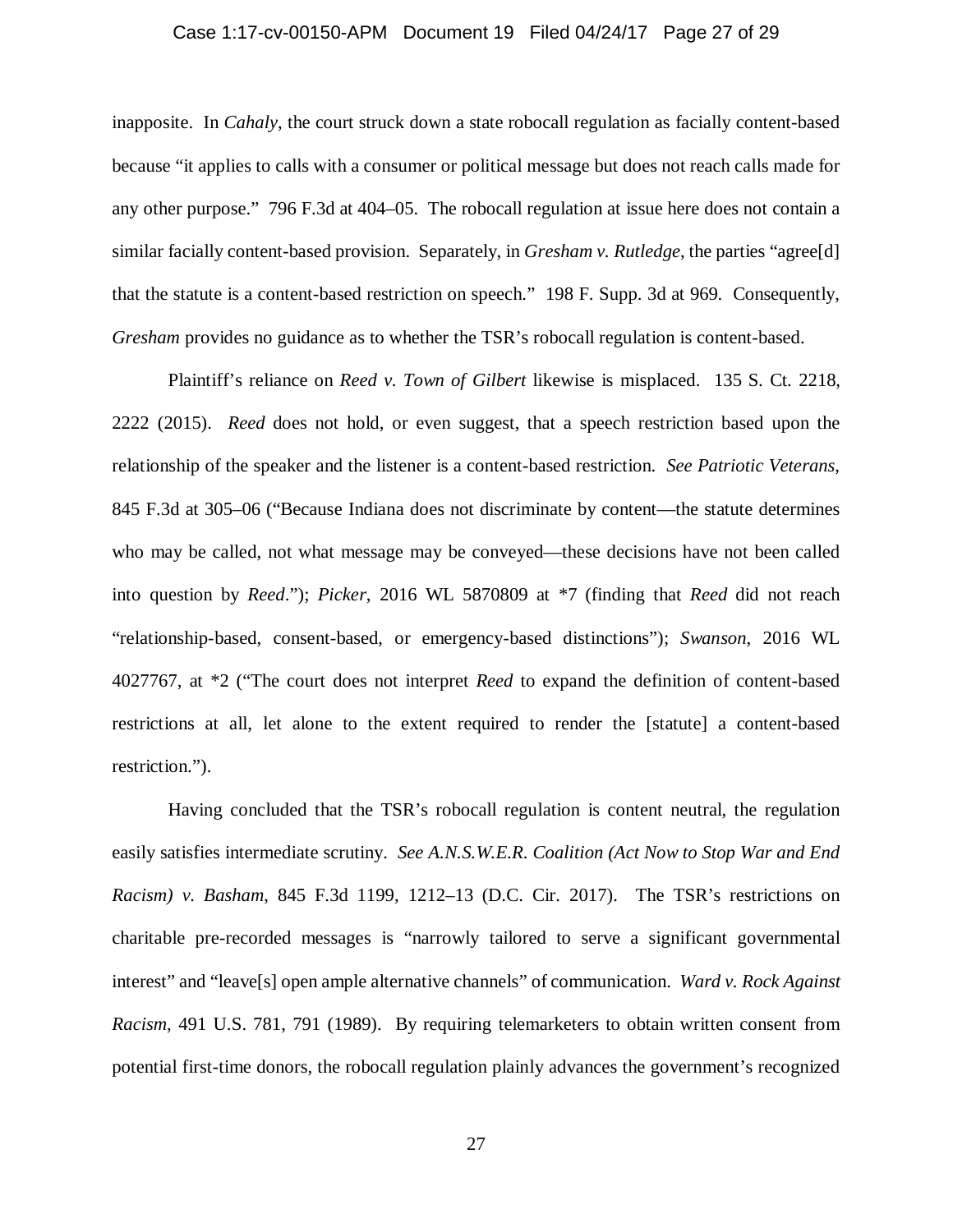#### Case 1:17-cv-00150-APM Document 19 Filed 04/24/17 Page 28 of 29

interest in protecting against unwarranted intrusions into a person's home or pocket. *See Frisby v. Schultz*, 487 U.S. 474, 484 (1988) ("The State's interest in protecting the well-being, tranquility, and privacy of the home is certainly of the highest order in a free and civilized society." (quoting *Carey v. Brown*, 447 U.S. 455, 471 (1980)); *Patriotic Veterans*, 845 F.3d at 305 ("No one can deny the legitimacy of the state's goal: Preventing the phone . . . from frequently ringing with unwanted calls."); *Van Bergen*, 59 F.3d at 1554 ("Residential privacy is a significant government interest."). The carve-out for calls made to prior donors and members is consistent with that purpose. By having made a donation or becoming a member of the organization, the recipient has effectively signaled her consent to receive a solicitation from the charity. Thus, as the FTC puts it, the carve-out "allows charities to communicate freely with their members and donors while sparing other consumers from an onslaught of recorded solicitations by a 'virtually infinite array' of other organizations." Def.'s Opp'n at 34 (quoting 73 Fed. Reg. at 51,194).

The robocall regulation also leaves "open ample alternative channels" of communication between charities and first-time donors. Charities can use, among other things, media advertising, mailings, websites, and in-person solicitations to reach new donors. They also can use live callers instead of pre-recorded messages. Accordingly, the robocall regulation satisfies intermediate scrutiny and does not offend the First Amendment.

28